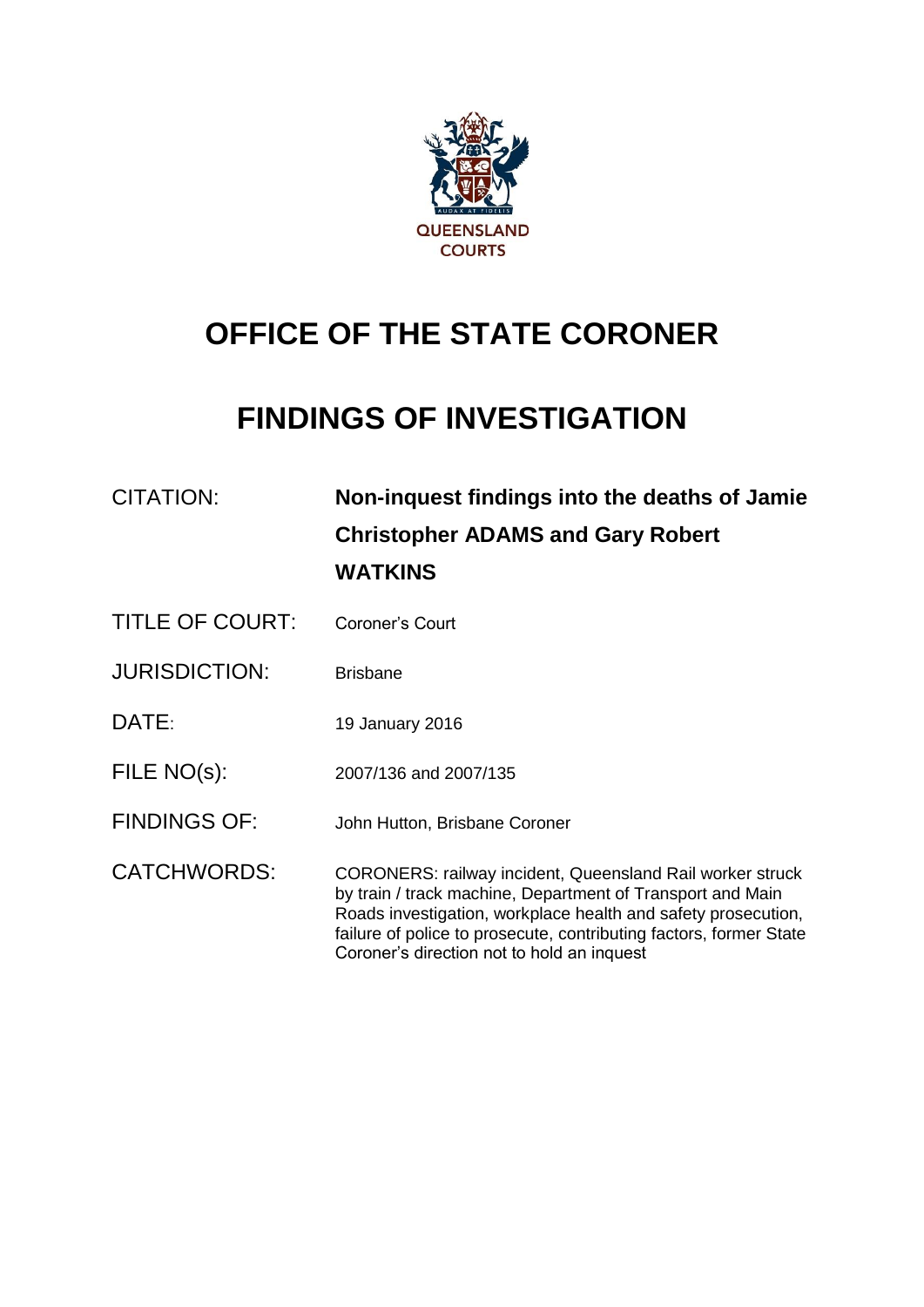# Findings required under s. 45(2) of the *Coroners Act 2003* in relation to the death of Jamie Christopher Adams

I find as follows:

- The deceased person is Jamie Christopher Adams, born on 13 February 1976.
- Jamie Christopher Adams died from multiple injuries as a result of being struck by a Track Machine in a railway incident.
- Jamie Christopher Adams died on 7 December 2007.
- Jamie Christopher Adams died at Mindi, in the State of Queensland.
- The circumstances of Jamie Christopher Adam's death are outlined below.

# Findings required under s. 45(2) of the Coroners Act 2003 in relation to the death of Gary Robert Watkins

I find as follows:

- The deceased person is Gary Robert Watkins, born on 24 August 1985.
- Gary Robert Watkins died from multiple injuries as a result of being struck by a Track Machine in a railway incident.
- Gary Robert Watkins died on 7 December 2007.
- Gary Robert Watkins died at Mindi, in the State of Queensland.
- The circumstances of Gary Robert Watkins' death are outlined below.

# **EVIDENCE, DISCUSSION AND GENERAL CIRCUMSTANCES OF DEATH:**

# **Background**

On 7 December 2007, two Queensland Rail workers, Mr Gary Robert Watkins (22 years of age) and Mr Jamie Christopher Adams (31 years of age), were killed as a result of being run over by a Unimat Track Machine (a type of train), whilst carrying out their duties.

# **Where did the incident occur?**

The incident occurred at Mindi, which is approximately 130kms south west of Mackay and approximately 25kms by road, east of Coppabella, in the Central Queensland coal mining district. The railway system in the area is known as the 'Goonyella System'.

The Goonyella System is electrified and the main line where the incident occurred was a bidirectional double track. Double crossovers were located at the Tootoolah end of Mindi to enable trains to change over between the Up and Down lines in both directions. A disused occupational level crossing was adjacent to the incident site.

The incident occurred on the Down line at Points 12 C/D at GA120.560km.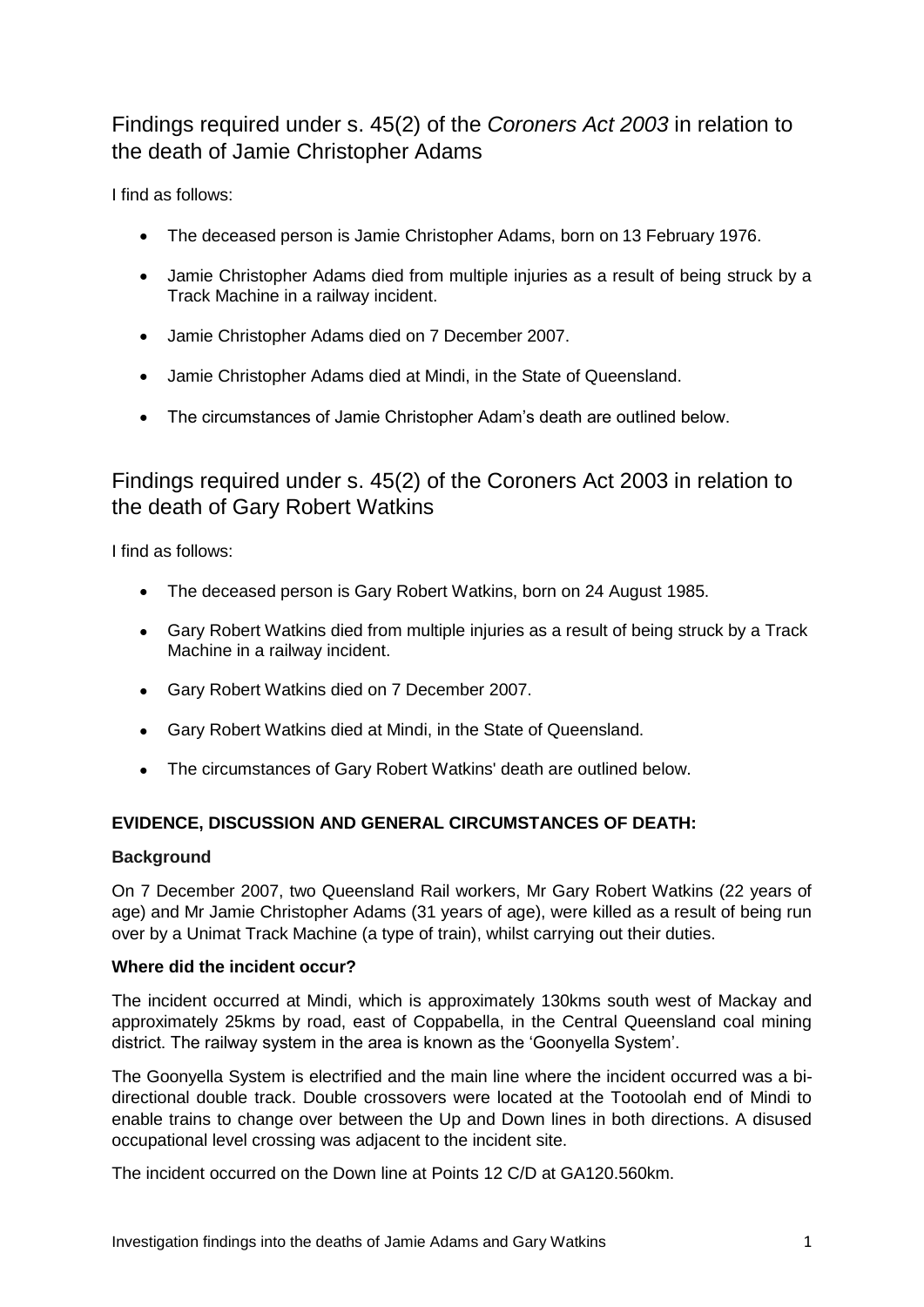# **Why were Mr Adams and Mr Watkins at Mindi on 7 December 2007?**

On 7 December 2007, the planned work activity was track resurfacing work through turnouts on the Down line at Mindi and the associated crossovers. Mr Adams and Mr Watkins were the interlockers who made up the 'Systems Maintenance Crew'.

# **Description of the Unimat Track Machine involved in the incident**

The track resurfacing work was carried out using a MMA59 Unimat Track Machine, which was the machine that struck Mr Adams and Mr Watkins that day.

The Unimat Track Machine consists of a Self-Propelled Switch and Crossing Tamper Liner (MMA59) and a Track Sweeper Broom Trailer and Hopper (MMB59), which are permanently coupled for operational purposes. For ease of reference, I will refer to the entire machine as the 'Unimat Track Machine'.

The Switch and Crossing Tamper is used to lift, line and level plain track as well as turnouts. The Broom Trailer is used for sweeping ballast from the top of the track. Ballast can be distributed to the side of the track or transferred to a five cubic metre hopper for storage and later distribution. Although the Broom Trailer is not self- propelled, it provides a driver cabin to control the Switch Tamper when travelling.

# **How were train movements controlled at Mindi?**

A 'Network Controller' controlled train movements at Mindi remotely from the Mackay Network Control Centre. The Network Controller utilised a Remote Controlled Signaling (RCS) system, which operated on the principle of only one train being on a signal section at one time. The Network Controller monitored train movements and provided authorities for track inspection and maintenance activities. The Network Controller had direct control of all points and signals in that territory.

Whilst this process provided protection to the worksite from external hazards associated with train movements, this mechanism was incapable of providing any protection for track workers operating within the confines of the block.

# **Who were the crew involved in the incident?**

The track resurfacing work at Mindi on 7 December 2007 was carried out by two separate work groups from different divisions within Infrastructure Services Group within Queensland Rail:

- The Resurfacing crew (who operated the track machine): and
- The Systems Maintenance crew (interlockers who worked on the track).

The Resurfacing crew consisted of five members from the Rockhampton depot:

- a Resurfacing Supervisor located in his motor vehicle (Mr Ross Kapernick);
- a Front Tower Operator (Plant Fitter/Operator) who drove the Track Machine from the front cab (Mr Peter Williams);
- a Main Seat Operator (Operator Maintainer 2) located in the middle cab (Mr Michael Boyd);
- a Second Middle Cab Operator and Team Leader, located in the middle cab (Mr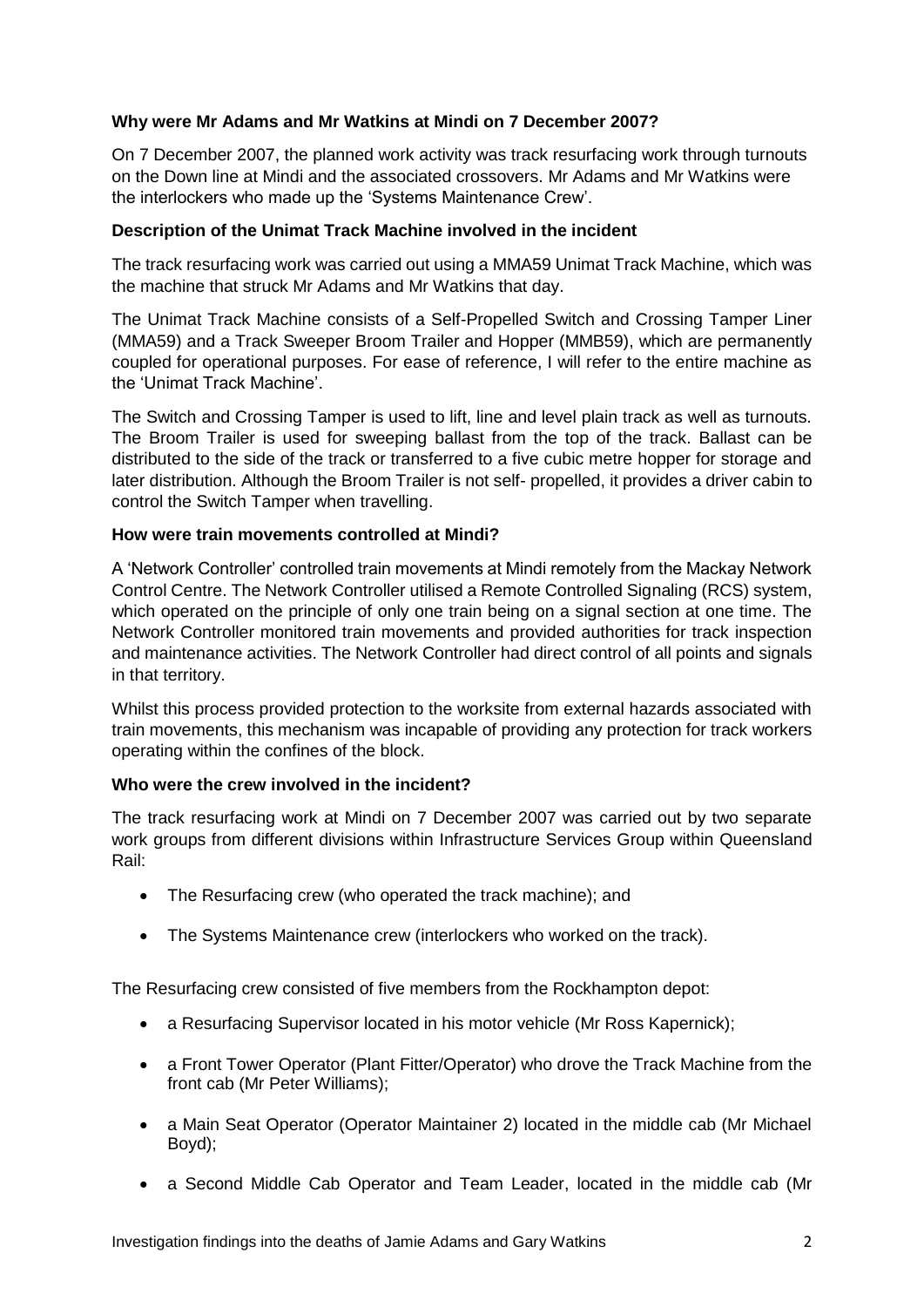Benjamin Herd); and

 a Groundperson (Operator Maintainer 1), located on the ground and Track Machine at various times (Mr William Carter).

Members of the Resurfacing crew advised the Workplace Health and Safety Queensland investigator during their interviews that they did not have set positions. Each day / task, they would rotate through the various positions through self-nomination.

On 7 December 2007, the Mindi Resurfacing crew was an amalgamation of different Resurfacing crews.

The Systems Maintenance crew (also known as 'interlockers') was made up of a two-person team from the Moranbah Depot:

- a Systems Maintainer (Mr Jamie Adams); and
- a Trainee Systems Maintainer (Mr Gary Watkins).

# **The roles and responsibilities of the Resurfacing crew**

The operational roles and responsibilities of the Resurfacing crew for the day of the incident were as follows:

- Mr Kapernick, the Resurfacing Supervisor, largely performed an administrative role.
- Mr Williams, the Plant Fitter/Operator (Front Tower Operator), was located in the front cab of the Unimat Track Machine. He was the 'train driver'. He took directions from the Groundperson or the Main Seat Operator in adjusting inputs in the lift and lining systems of the machine. During operational mode, Mr Williams maintained a clear view in the forward direction. He maintained constant communication with the Groundperson and all operators.
- Mr Boyd, the Main Seat Operator (Operator Maintainer 2), and Mr Herd, the Second Middle Cab Operator (Team Leader), were both located in the middle cab. They took directions from the Groundperson or the Front Tower Operator. Mr Boyd had control over the forward and reverse movement in 'work mode'. Mr Boyd was to set up the workheads and lift unit, then position the workheads of the machine over each individual sleeper before instigating the work cycle of the workheads. Mr Herd was to assist in setting up the workhead and lifting unit. He was also to advise Mr Boyd of any obstructions, and to monitor gauges and dials.
- Mr Carter, the 'Groundperson' (Operator Maintainer 1) was to advise the crew visually on vertical and horizontal alignment. He was to be physically located on the ground to the side of the Track Machine with the retention of visibility to the front and rear direction, as available. His position was also responsible for machine movements and had the ability to stop the machine while at walking pace. In addition, the Mr Carter held responsibility to:
	- o define the start point for the tamping and advise the Main Seat Operator (Middle Cab) of the final positioning of the machine for the starting point;
	- $\circ$  advise the crew when the machine is set up for work; and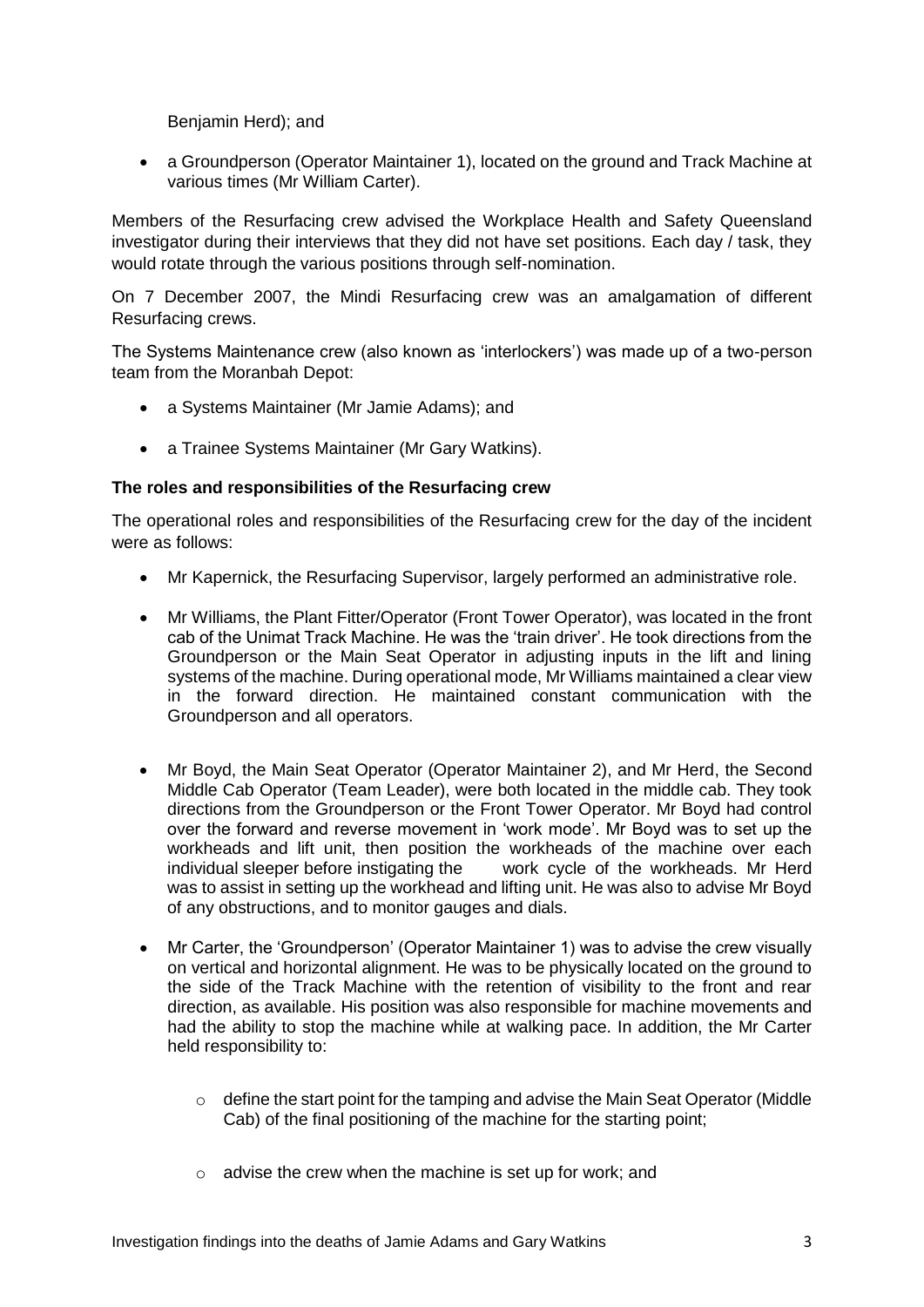$\circ$  continually communicate with the Front Tower Operator on the amount of lift and lining inputs required and the Middle Cab Operators on cant and obstructions.

#### **The roles and responsibilities of the System Maintenance crew**

The two Systems Maintenance crew, Mr Adams and Mr Watkins, were to disassemble certain points' components (turnout switch rollers and spreader bars) to enable the Unimat Track Machine to better pack the ballast and to prevent damage to the points by the passage of the tamping equipment. On completion of the tamping, the Systems Maintenance crew were to reinstate the points, including checking the adjustment and alignment of the points detection to ensure integrity.

#### **Sequence of events**

A chronology of events prior to the incident has been collated by the Queensland Transport investigator using information gathered from the Network Control System, train data-logger records, interviews with involved parties, and telephone records. The chronology is as follows.

The Track Resurfacing crew from Rockhampton arrived onsite at the Mindi siding at around 9:00am on 7 December 2007. Their task was track resurfacing work, using the Unimat Track Machine, on the Down line at Mindi through the turnouts at Points 11 A/B and Points 12 C/D and then through the associated crossovers.

The Unimat Track Machine was stowed in the Mindi siding after the previous day's rollout work activity, which had been carried out by a different crew on the Up line at Mindi.

Mr Williams, Mr Boyd, and Mr Carter fuelled the Unimat Track Machine and performed limited pre-start checks. An Operator Maintainer commenced filling out the Worksite Safety Briefing Form on behalf of the Resurfacing crew. He inserted the initials of each member to indicate their presence. However, no safety brief was actually provided to the crew.

The Systems Maintenance crew from the Moranbah Depot (Mr Adams and Mr Watkins) were expected to join the Resurfacing crew onsite before commencing work for the day.

When Mr Adams and Mr Watkins did not meet with the Resurfacing crew, the Resurfacing Supervisor, Mr Kapernick, phoned Mr Adams' mobile telephone at around 9:20am. He ascertained that Mr Adams and Mr Watkins had been working on the incorrect points (Points 11 C/D) and on the wrong line (the Up line at Mindi, just west of the siding). Mr Kapernick advised them that they were working in the wrong location. Network Control was unaware that Mr Adams and Mr Watkins had accessed the track at this location to carry out any type of work on these points.

Following Mr Kapernick's advice, Mr Adams and Mr Watkins reinstated the points, cleared the track, and relocated their vehicle to the disused occupational crossing, to the side of the Peak Downs Highway. This location was adjacent to the correct resurfacing worksite.

Shortly after 9:25am, Mr Kapernick obtained the appropriate safe working authorities from Network Control (ie. track blocks). The Unimat Track Machine was then moved from the Mindi siding on to the Down line in readiness to commence tamping.

Mr Kapernick then vacated the Track Machine to perform administrative duties (ie. to amend travel arrangements for the Resurfacing crew) from his motor vehicle. His motor vehicle was positioned near the Systems Maintenance crew's vehicle. Mr Kapernick then switched off all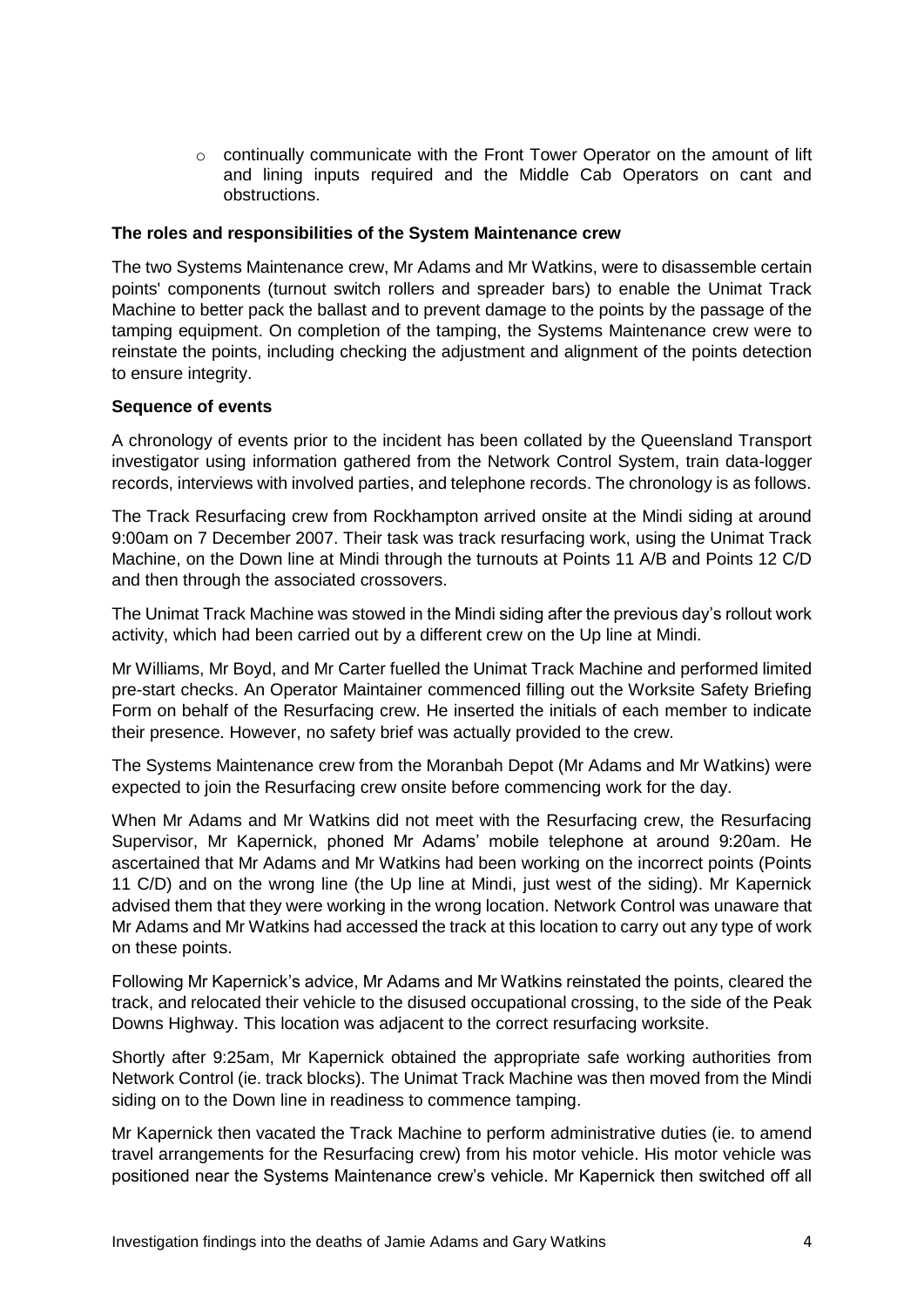radio communication in his vehicle.

From this time, Mr Williams became the sole occupant of the lead cab of the Unimat Track Machine. He conducted all communications with Network Control and he drove the machine.

Under the protection of Network Control's 'Proceed Authority' (for working under signals), Mr Adams and Mr Watkins disassembled the relevant components of Points 11 A/B and 12 C/D on the Down line in readiness for the tamping operations. On completion of this task, they vacated the track and returned to their motor vehicle.

At about 9:55am, the Resurfacing crew commenced the main line tamping run. The main line tamping operation was carried out under the protection of three separate 'Proceed Authority' blocks.

During the tamping run, the Groundperson, Mr Carter, observed Mr Adams and Mr Watkins relocate their vehicle and conduct further work on Points 11 C/D on the Up line, the incorrect points they had initially worked on. They then returned in their vehicle to the disused crossing (the correct worksite).

Immediately prior to commencing tamping on the last section of the Down line, the Network Controller requested the Front Tower Operator, Mr Williams, to "head towards South Walker behind signal MI2 for about 15 to 20 minutes". South Walker was in the Up direction. This was in the opposite direction to the tamping run. The reason for Network Control's request was to enable an empty coal train approaching the worksite on the Down line to continue through the crossover on to the Up line and on to the coal mines.

However, Mr Williams requested and received approval for another 10 minutes of working time to "finish with the main line run and then all that [was] needed [was] to swap the points and do the crossovers".

While tamping the last section of the main line, the Groundperson, Mr Carter, noticed Mr Adams and Mr Watkins in their vehicle. Soon afterwards, as the Unimat Track Machine had completed tamping through Points 11 A/B and 12 C/D, the Resurfacing Supervisor, Mr Kapernick, directed Mr Adams and Mr Watkins to reassemble those points.

On completion of the main line run, the Unimat Track Machine was in a position where the trailing end (Broom Trailer) was approximately 67m past Points 12 C/D. The Groundperson, Mr Carter, made his way from his operating position at the rear of the track machine to the front cab to obtain a drink of water from the toolbox area. He then remained on board the Track Machine.

At about 10:56am, EG53, a 1.9km long, triple header coal train, hauling 120 fully loaded coal wagons on the Up line, passed the Unimat Track Machine. The driver of the coal train sounded the horn and acknowledged Mr Adams and Mr Watkins at the rear of the Unimat Track Machine. The coal train was travelling around 36km/h at the time and took an estimated 3 minutes and 39 seconds to pass the Track Machine.

Meanwhile, as the locomotives of the coal train were passing the Unimat Track Machine, Mr Williams scanned the Track Machine's rear view camera monitors, sounded the pneumatic horn three times, and commenced reversing the Track Machine. He was unaware that Mr Adams and Mr Watkins were on the track behind them (at, or closely adjacent to, Points 12  $C/D$ ).

Mr Williams reversed the Track Machine from the Switch Tamper cab, which he had been working in. This cab was the trailing cab of the Track Machine for the reversing movement,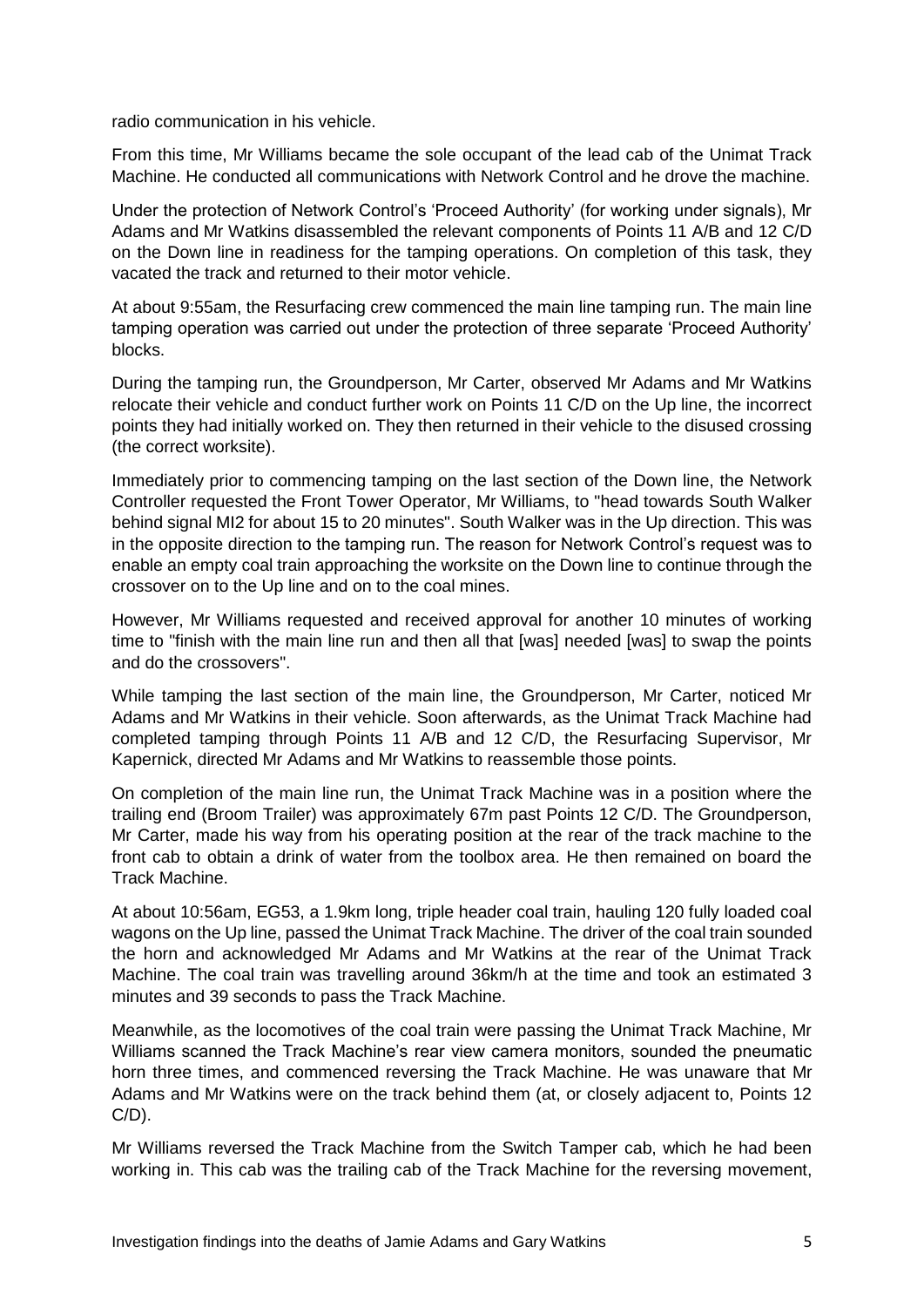which meant he did not have line of sight in the direction of travel.

No Unimat Track Machine crew member, in any capacity, was stationed in the (now) lead Broom Trailer cab during the reversing movement. The Resurfacing Supervisor, Mr Kapernick, had no visibility of the worksite from his motor vehicle because it was obstructed by the passing coal train.

At the time that Mr Williams commenced reversing the Unimat Track Machine, Mr Adams and Mr Watkins had already re-assembled Points 11 A/B. It was believed that they were either working on the re-assembly of the switch roller on Points 12 C/D or, alternatively, standing on the track and facing the coal train as it passed the worksite on the Up line.

About 23 seconds after Mr Williams commenced reversing the Track Machine, and whilst the coal train was still passing, both Mr Adams and Mr Watkins were struck by the Unimat Track Machine. No one witnessed the collision.

Unaware of the collision, Mr Williams continued reversing the Track Machine towards signal Ml27 at about 20 km/h until he was urgently advised to stop by one of the Middle Cab Operators who had sighted their bodies on the track beneath the Track Machine.

Mr Williams then brought the Unimat Track Machine to a stop by closing the throttle, applying the pneumatic braking and deselecting the train transmission. After taking this action, the Track Machine came to a stop in approximately 2 seconds and travelled a further 5.5m.

Mr Williams immediately reported the collision by radio to Network Control and requested assistance. Network Control responded and initiated the dispatch of an ambulance to Mindi.

A Queensland Rail response crew from the Coppabella Depot arrived onsite at about 11:20am, around the same time as the ambulance. Both Mr Adams and Mr Watkins were confirmed deceased at 11:41am by the ambulance crew.

Police attended the accident site at about 12:30pm and conducted an initial investigation and analysis until about 5:25pm.

The Resurfacing crew members were taken by bus to the Queensland Rail Coppabella Depot, where police conducted breath testing. Each crew member returned a zero reading. Testing for drugs that may have affected the crew's ability to perform safely was not conducted.

Rail Safety Officers from Queensland Transport (the Rail Safety Unit) were informed of the incident at about 11:24am and attended onsite at about 6:40pm to conduct a preliminary investigation. At about 8:55pm, the Queensland Transport Rail Safety Officers approved the relocation of the Unimat Track Machine to Coppabella siding and quarantined it, pending further investigation. All personnel were clear of the site at about 9:40pm.

# **Investigations conducted**

The Queensland Police Service (QPS), the Department of Transport and Main Roads (Queensland Transport), and Workplace Health and Safety Queensland (WHSQ) investigated this incident.

Queensland Rail was successfully prosecuted by WHSQ and a number of improvements were made to their systems of work as a result of the recommendations made in the Queensland Transport investigation report.

It is important to note, however, that none of the Resurfacing crew members involved in this incident have provided a full account of the specific circumstances, which led to this incident.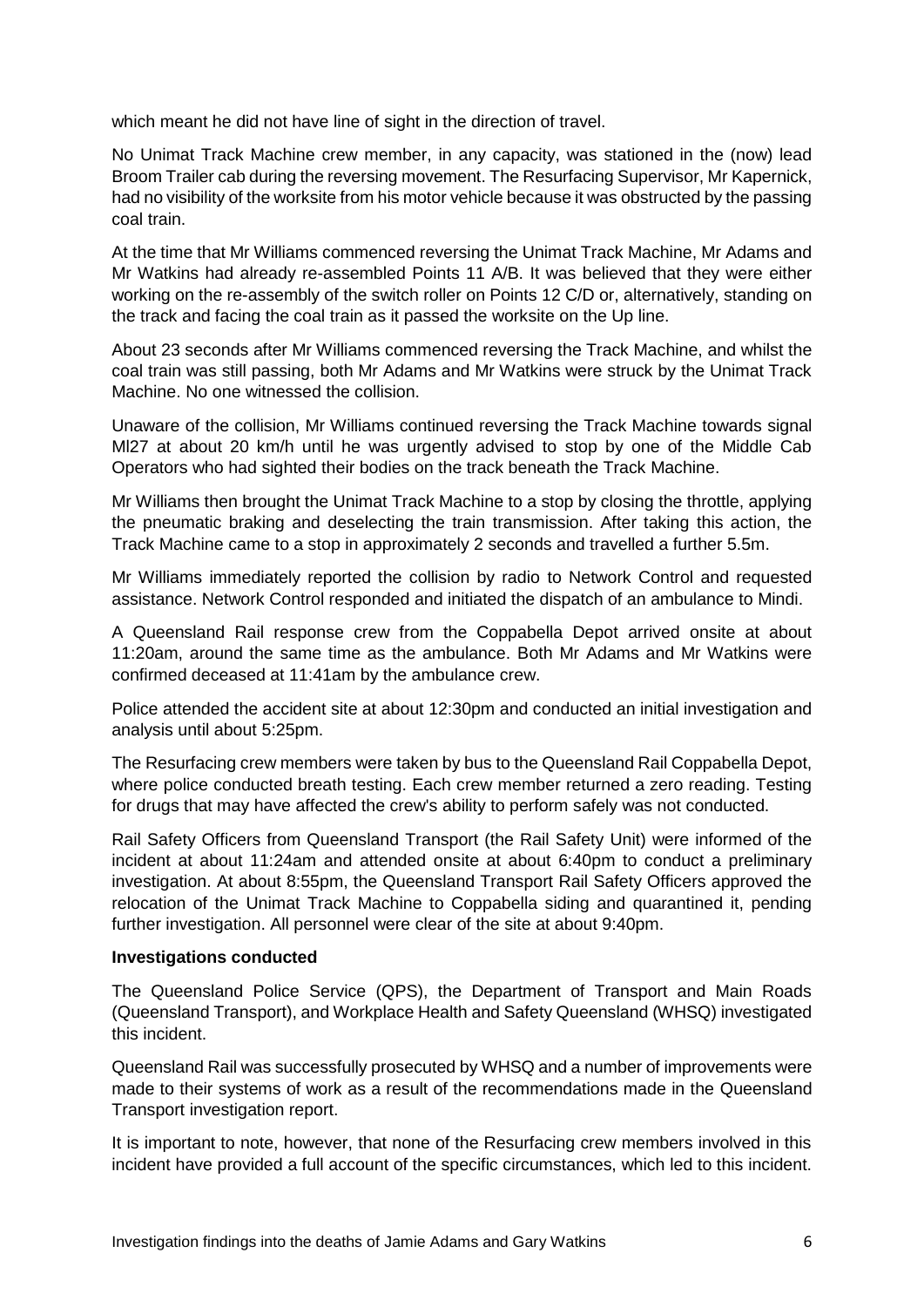They refused to participate in an interview with police or to provide statements to the police.

The crew members participated in interviews with WHSQ and provided general information about their processes. However, they mostly claimed privilege each time they were asked questions about what happened on 7 December 2007.

The crew members appear to have provided some information to the Queensland Transport investigator regarding the specific circumstances of the incident, however, they did not provide statements and the notes taken by the Queensland Transport investigator were not annexed to the report and have so far not been provided to me, although I have requested them.

The result is that there is a significant gap in information regarding the circumstances of this incident. Whilst I referred this matter to the DPP on suspicion that criminal offences had been committed, the police have exercised their discretion not to charge any individuals in relation to this incident. An inquest is likely to have provided an opportunity to fill many of the gaps, however, the former State Coroner directed me not to hold an inquest.

Based on the information that is known, I provide the following further analysis of this incident.

#### **Further analysis of the incident**

#### *The weather was not a contributing factor*

Visibility at the time of the accident was assessed as good. The weather was fine and hot.

#### *Mechanical defects were most likely a contributing factor*

Queensland Transport performed an independent mechanical integrity examination on the Unimat Track Machine from 12 - 13 December 2007. Significant defects were identified during the examination.

Defective lighting items that impacted on the visibility of the Track Machine to track workers were detected. These included failed rotating beacon and strobe light bulbs on the rear left hand side and front right hand side of the Switch Tamper, as well as a damaged headlight. It was noted that the rotating component on the rear left hand side of the Broom Trailer also failed during the independent mechanical inspection testing process.

Examination of the Broom Trailer cab revealed the windscreen washer reservoir bottles were empty. This deficiency prevented optimum visibility (through the dirty screen) for any driver operating from that cab. It further suggested that this cab might not have been used for any reversing operations for some time.

Of greater significance was the fact that the rear facing camera lens, purported to assist reversing movements, was mounted in a location that was unswept by the windscreen washer system. This meant that effective visibility through this camera was unlikely to ever be regularly achieved.

The Queensland Transport investigation measured the effectiveness of the Track Machine's rear camera system. An object with dimensions measuring 1m above track level and 450mm wide was utilised as representative of a track worker in a semi-crouched position. A previously worn Queensland Rail orange safety shirt (similar to the ones worn by Mr Adams and Mr Watkins) was attached to this apparatus to add depth and realism to the assessment. Two persons were seated in the Switch Tamper cab, where Mr Williams was seated, and they assessed rearward visibility through the fitted monitors. The results were as follows:

• from 2m away the object was invisible;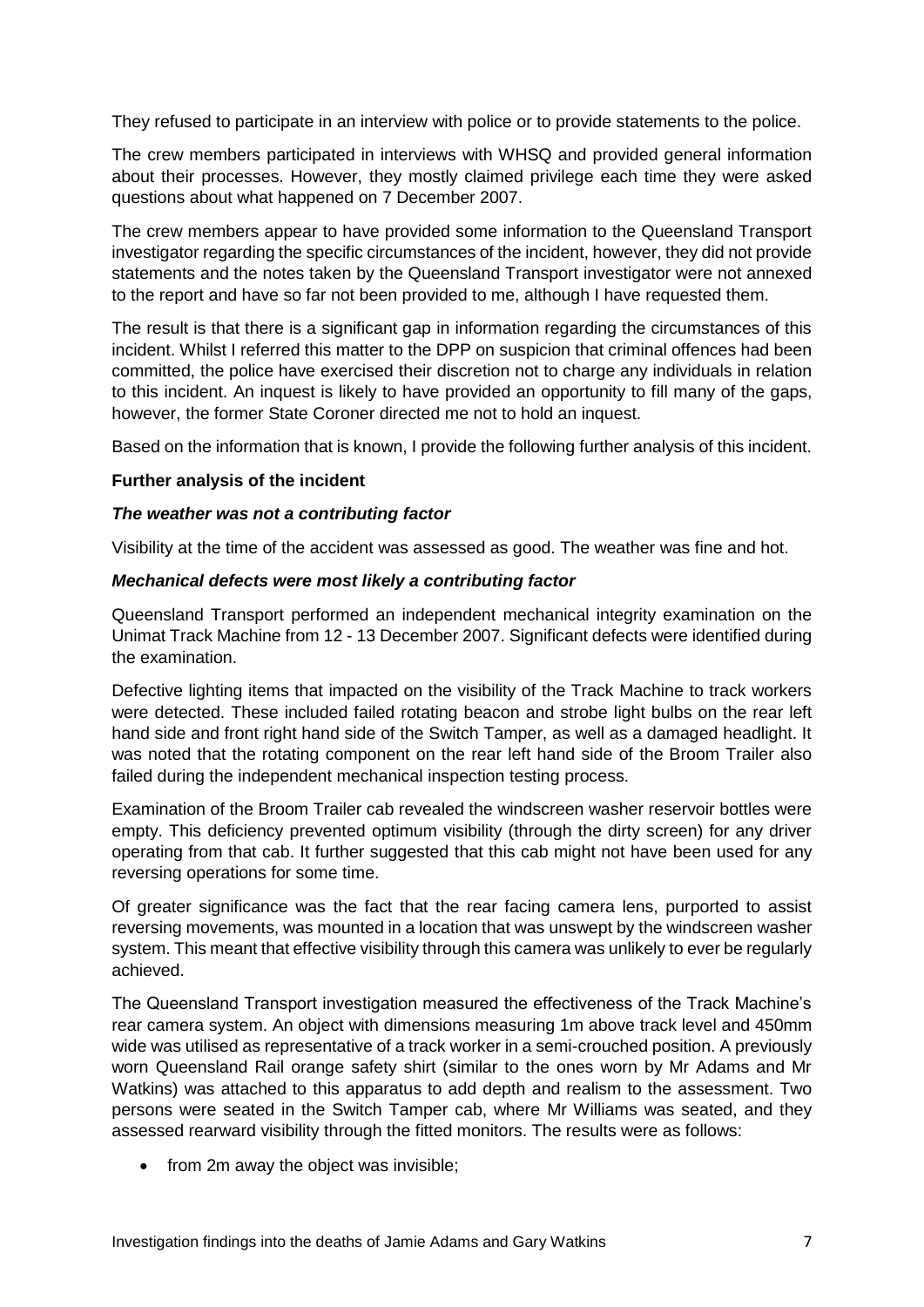- between 3.5m and 5m away, the object was visible;
- between 10m and 50m away, the object was barely visible; and
- from 75m and more away, the object was invisible.

# *The failure to conduct a proper Daily Service Check was most likely a contributing factor*

Infrastructure Services Group established a comprehensive Scheduled Maintenance Program for the Unimat Track Machine known as 'Daily Service Checks'.

The extensive checklist required operating crew to perform a number of inspections and checks. The 'On-Start Up Check' contained a requirement to check that all lights were working properly. Yet the mechanical defect relating to the lights on the Track Machine was not discovered on the morning of 7 December 2007, prior to the commencement of work.

I also note that the reversing camera and monitors were not considered to be safety critical items, as evidenced by their absence from the 'Safety Critical Items' on the 'Daily Service Checks'. System failures were to be treated on a needs basis as assessed by individual operators.

Operating crew members stated to the Queensland Transport investigator that a complete adherence to the checklist was time consuming. Consequently, their usual practice was for a random crew member to conduct cursory checks only on the key items relating to lubrication, cooling and workhead mechanisms. The entire checklist would then usually be marked to indicate compliance.

I agree with the Queensland Transport investigator who was of the view that this 'tick and flick' practice, over time, eroded the assurance that was intended to be provided by the checklist. It permitted a technically unserviceable Track Machine to operate in work mode within a worksite. Given that I have found that defective lighting items is likely to have impacted on the visibility of the Track Machine to track workers, and those item were not detected as part of the Daily Service Check; it is my view that this failure is likely to have contributed to the deaths of Mr Adams and Mr Watkins.

# *The failure to conduct a Worksite Safety Brief was most likely a contributing factor*

No Worksite Safety Briefing was conducted on the morning of 7 December 2007 for either crew. Members of the Resurfacing crew stated to the Queensland Transport investigator that their individual and collective experience with the tasks were sufficient to render the required Worksite Safety Briefing unnecessary.

It appears to have been common practice to dispense with this brief. The Resurfacing crew members interviewed by the Workplace Health and Safety investigator stated that their understanding was that no particular person or role was responsible for providing the brief. It was up to someone to volunteer for the task. They were all trained to provide the pre-start brief.

The Queensland Rail Track and Trackside Safety Manual required a Worksite Safety Briefing to be conducted before workgroups commenced work at any worksite, on or near the track. The Trackside Safety Manual further stated: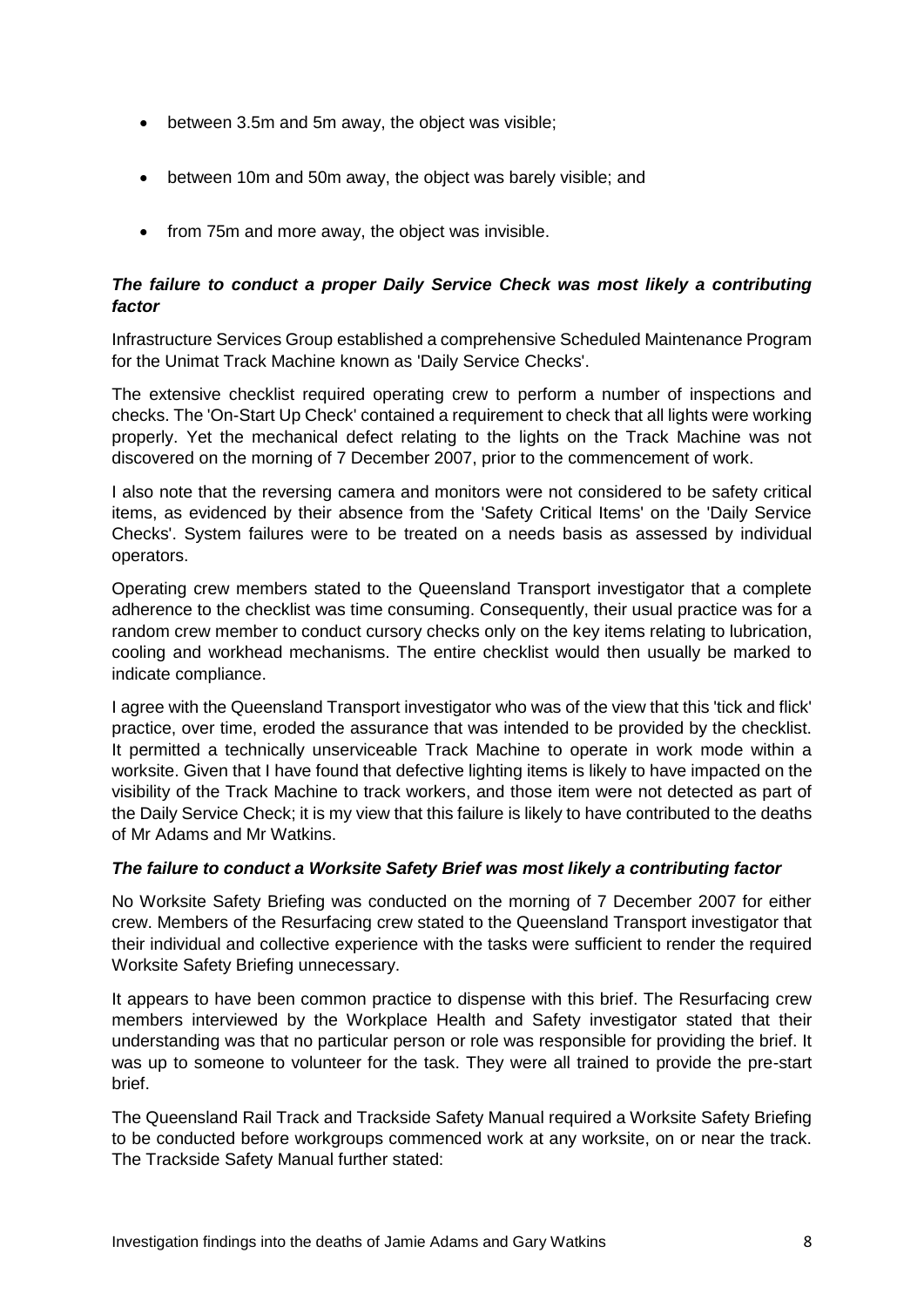*A Track Protection Officer (TPO) was required to be nominated to:*

- *Determine the method of worksite protection and complete a track worksite protection planner (Forms SWOI or SW02);*
- *Remind workers or visitors to:*
	- o *Comply with safety instructions;*
	- o *Use the protective equipment provided;*
	- o *Not place themselves and others at risk of injury; and*
	- o *That trains/on-track vehicles may approach from either direction on the track at any time.*
- *Provide information to all workers on the worksite;*
- *The escape route to clear the track when trains/on-track vehicles approach; and*
- *The method of worksite protection.*

The Worksite Safety Briefing form which was partially completed for 7 December 2007, nominated both the Team Leader, Mr Herd, and Operator Maintainer 1, Mr Carter, as the 'Cat 3 Driver'.

The Queensland Transport investigation revealed that Category 3 driver training provided a specific requirement for the Category 3 driver to be responsible for the safe working. This requirement was also stated in the content of Queensland Rail 'Safety Message 1'.

The Track and Trackside Safety Manual required that when additional workers or workgroups joined a worksite (ie. the Systems Maintenance crew), the additional TPO (ie. either Mr Adams or Mr Watkins) was to liaise with the onsite TPO (ie. Mr Herd or Mr Carter) to determine the appropriateness of independent working. The additional TPO was also to complete a Worksite Safety Briefing or obtain a worksite briefing from the onsite TPO and work under the existing protection.

Whilst a Worksite Safety Briefing form was partially completed for the Resurfacing crew, the Systems Maintenance crew was not included on the form nor did they complete a form in their own right.

The Queensland Transport investigation concluded that as no Worksite Safety Briefing was conducted, it followed that no legitimate Category 3 driver was nominated for the site. This, in turn meant that no person assumed the formal role of TPO for the Mindi worksite.

Considerable variations in the interpretation of safe working were stated by Resurfacing crew during their interviews with the Queensland Transport investigator. When requested to describe the means of protection employed within the worksite, crew members unanimously stated that they would "look out for each other". However, this objective proved to be unachievable for this worksite due to the physical locations of workers. The axiom 'look out for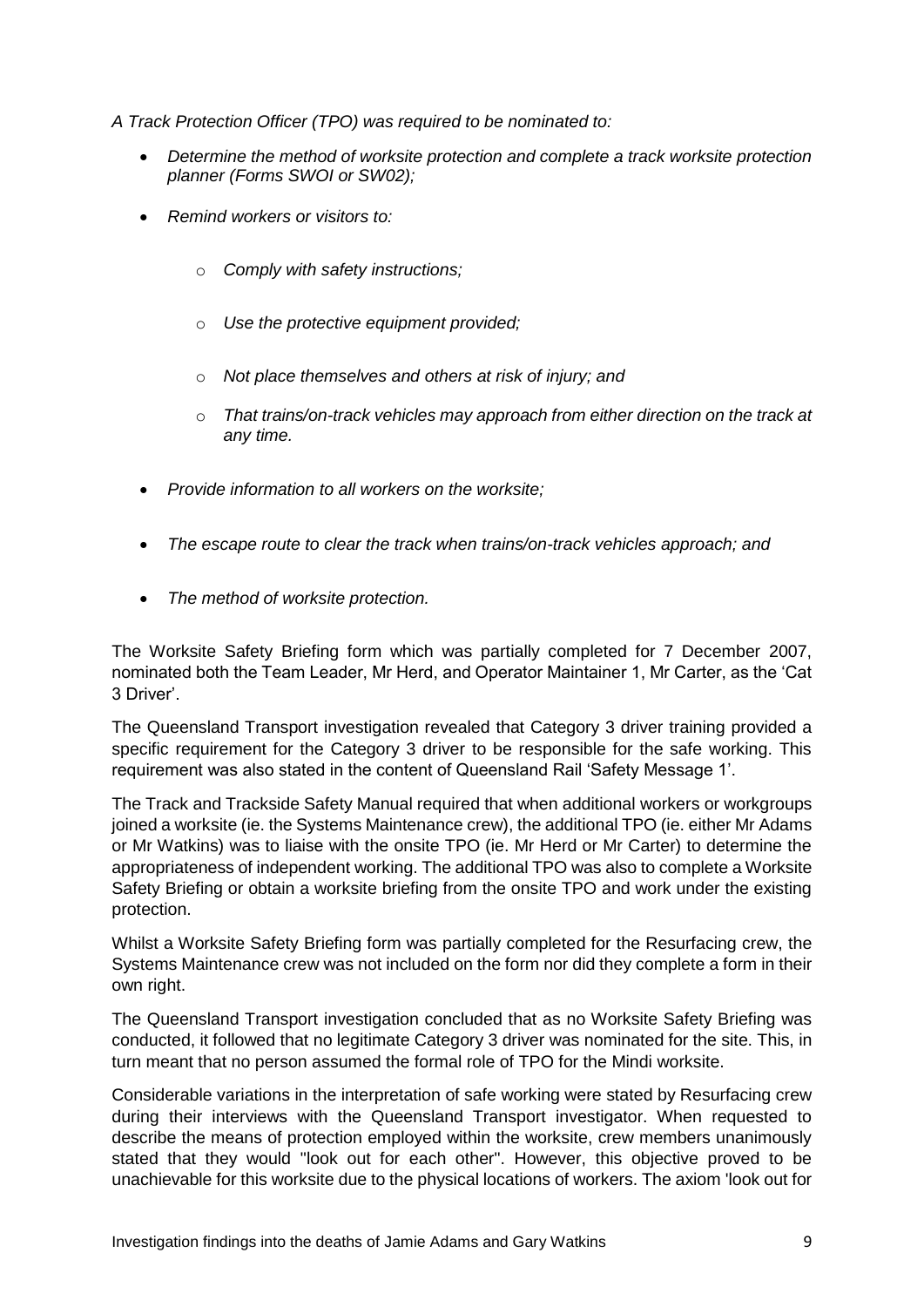your mates' may have been well intended but the reality was that no individual person was in control of track protection within the Mindi worksite.

In my opinion, the provision of a Worksite Safety Briefing on 7 December 2007 is likely to have reminded both crews of their safety responsibilities and increased their situational awareness. Had a brief been conducted, an individual person is also likely to have been appointed to control track protection within the worksite. The track worksite planner and communication between the two TPOs for each crew is likely to have improved communication between the two crews. It is therefore my view that a failure to take this action prior to the commencement of work is likely to have contributed to the deaths of Mr Adams and Mr Watkins.

# *Noise was most likely a contributing factor*

Mr Adams and Mr Watkins used hand tools to commence the reassembly of Points 12 C/D at the time of the incident. The passing coal train generated the primary noise sources. Tests carried out onsite indicated noise levels for Mr Adams and Mr Watkins, in a working position, would have been approximately 94 dBA as the loaded coal train passed on the adjacent Up line. No hearing protection was utilised, nor required to be utilised by them.

The Unimat Track Machine was equipped with roof mounted pneumatic horn. The independent functional engineering assessment of the Unimat Track Machine determined that activating the pneumatic horn whilst operating the machine from the Switch Tamper cab, would only sound the horns in a forward direction.

The audible level of the forward horns was measured as 103.5 dBA at a distance of 20m in front of the cab. The rear horns located above the cab of the Broom Trailer and directed toward Mr Adams and Mr Watkins did not sound, as they were incapable of being activated from the trailing cab.

The absence of a pneumatic horn sounding directly toward Mr Adams and Mr Watkins lowered the level of defence available to them on the track. It is unknown whether Mr Williams was aware of this shortfall in the design of the Track Machine.

However, in my opinion, Mr Williams should have driven the Track Machine from the lead cab in any event, to obtain line of sight in the direction of travel, rather than relying on imperfect camera vision. He should also have been aware through his experience as a Track Machine operator that the coal train, which was passing at the time, had the potential to drown out the Track Machine's pneumatic horn. This is despite the fact that Mr Williams was wearing a headset, which would have also drowned out ambient noise.

Changing cabs to the lead cab and waiting for the coal train to pass would only have taken a few minutes. In my view, Mr Williams' failure to take these simple steps is likely to have contributed to the deaths of Mr Adams and Mr Watkins.

# *The lack of communication was most likely a contributing factor*

The Unimat Track Machine was fitted with a Telex BTR-300 duplex wireless communication system that permitted simultaneous coordination between all occupants of the Track Machine and the Groundperson. The machine-based crew communicated through a wired system whereas the Groundperson benefited from the mobility of a wireless headset.

Whereas, any communication, other than visual signaling, with Mr Adams and Mr Watkins was unlikely, as they had no practical means by which to connect to the Resurfacing crew's communications system.

Both cabs of the Unimat Track Machine (the Switch Tamper and Broom Trailer) were fitted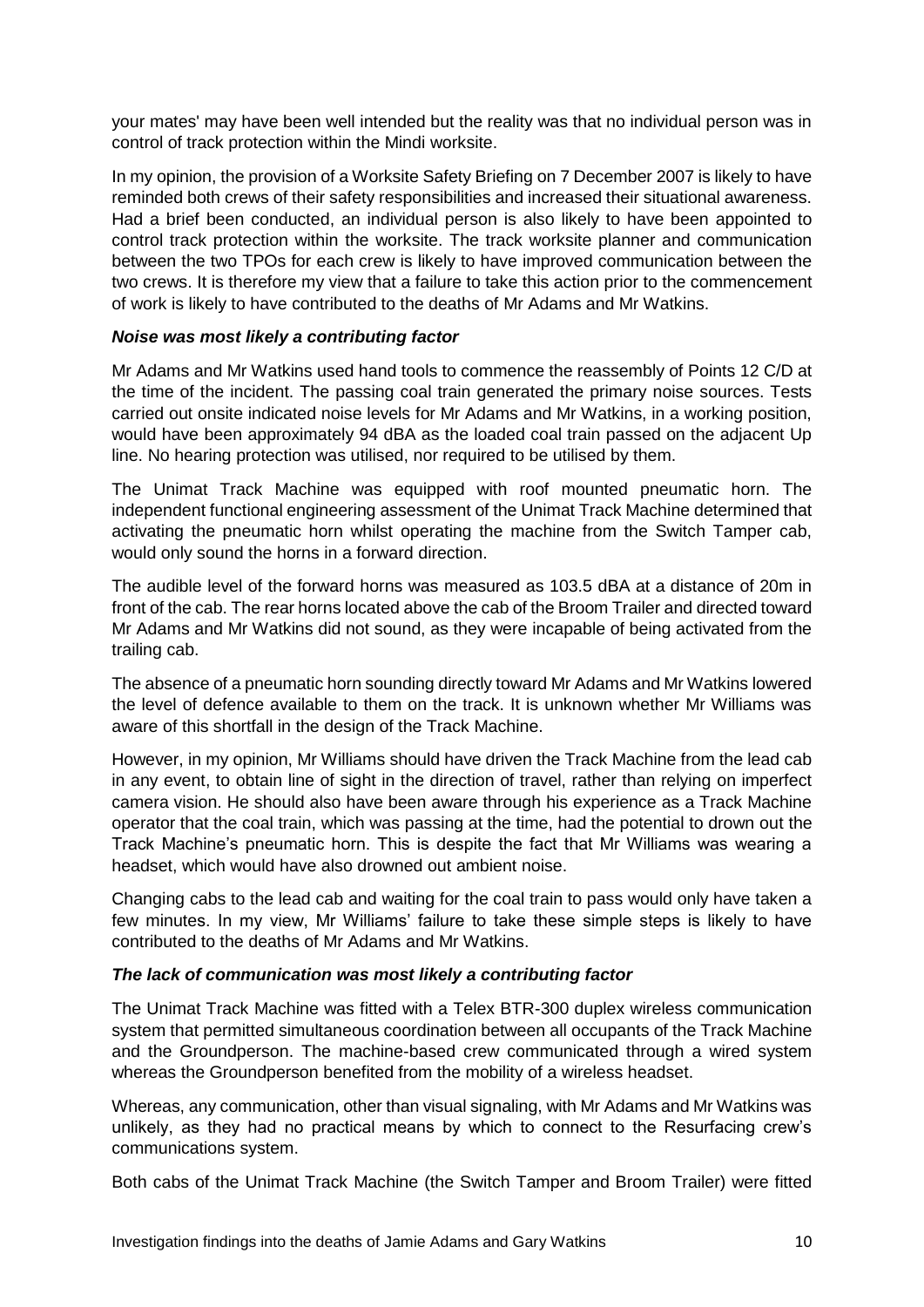with a Trunk Radio, Train Control Radio (TCR), and Maintenance Supervisory Radio (MSR telephone radio).

The primary means of communication with Network Control was the TCR system. Mr Williams' road vehicle was also fitted with a TCR. However, he switched it off in order to conduct administrative tasks.

In my opinion, Mr Kappernick did not adequately fulfill his supervisory responsibilities as 'Resurfacing Supervisor' when he directed Mr Adams and Mr Watkins to conduct work on a particular section of track, without maintaining communication with the Track Machine, or maintaining situational awareness by listening in to the TCR. In my view, Mr Kappernick's failure in this regard was unreasonable and is likely to have contributed to the deaths of Mr Adams and Mr Watkins.

# *A failure to regularly scan the rear vision camera monitor was most likely a contributing factor*

I note that it would appear on the limited evidence obtained from Mr Williams, that he only scanned the rear vision monitor once before commencing the reversing movement. At that time, the Unimat Track Machine would have been around 65m away from Mr Adams and Mr Watkins. At that range, if Mr Adams and Mr Watkins were in a semi-crouched position, they would have either been invisible or barely visible. It was therefore not unreasonable for Mr Williams to have missed them at the time.

However, having made the decision to rely on the camera vision, it was unreasonable, in my view, for Mr Williams not to have continually scanned the cameras during the reversing movement. One scan at the beginning of the reversing movement was not enough. Had he have more regularly scanned the camera, he may have seen Mr Adams and Mr Watkins in time to stop the Track Machine or to slow it down to enable them to get off the track.

In my view, Mr Williams' failure to regularly scan the camera monitor is likely to have contributed to the deaths of Mr Adams and Mr Watkins.

# *A failure to reverse from the lead cabin of the Unimat Track Machine was most likely a contributing factor*

It is even more unreasonable, in my view, for Mr Williams to have relied on the cameras at all, given that he could have easily achieved a clear line of sight by changing to the cab at the front in the direction of travel. Changing cabs would only have taken Mr Williams a couple of minutes.

The Queensland Rail Remote Controlled Signal Manual stated:

*When it is necessary to set back (ie reverse), the Train Driver must drive from the leading driving cab in the direction of travel of a train unit.* 

Section 2.1.3 of the Remote Control Manual established that the Unimat Track Machine was defined as a "train" for safety purposes.

It is unknown whether Mr Williams was aware of this instruction because he did not answer questions of this nature specific to the incident during his interviews. However, I find it difficult to believe that Mr Williams would not have been aware of this requirement, through training.

I understand that it was common practice to reverse the Track Machine from the trailing cab for short distances, at slow speeds. However, notwithstanding this practice, it is my opinion that it should have been common sense to occupy the lead cabin in the direction of travel. Mr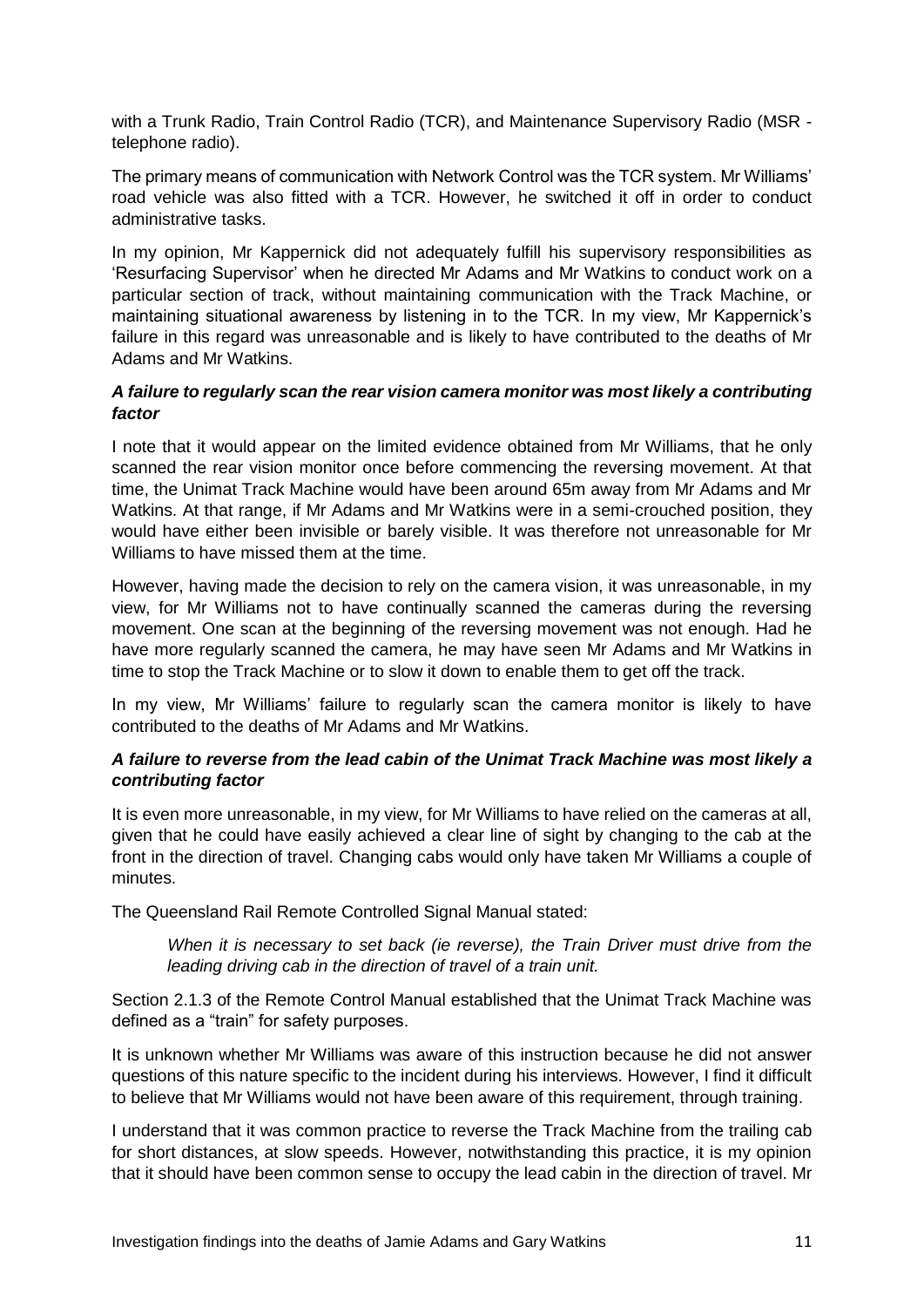Williams' failure to occupy the lead cabin is likely to have contributed to the deaths of Mr Adams and Mr Watkins.

# *The absence of a person on the ground to maintain visibility was most likely a contributing factor*

The Queensland Rail Remote Controlled Signal Manual also provided that when reversing:

*the driver was to regulate the speed of the train to be able to stop within one half of the distance of line-of-sight or have a second train driver, or other qualified worker (with radio communication), proceed ahead of the reversing train to warn others travelling or working on the track.* 

*The second Train Driver/ Qualified Worker (when used) at the rear of train should tell the train driver the required speed and stop the train if required.*

Again, it is unknown what level of knowledge Mr Williams and the crew had of this written instruction but I find it difficult to believe that they would have not received guidance of this nature during training. Regardless, it should have been common sense and the Groundperson, Mr Carter, had a clear responsibility to be physically located on the ground to the side of the machine with the retention of visibility to the front and rear direction, as well as to retain communication with Mr Williams during the reversing movement.

Mr Carter climbed aboard the Track Machine just prior to the reversing movement and remained onboard. This was known by Mr Williams, because he asked the crew through his headset where Mr Carter was shortly after he commenced reversing and was advised by Mr Carter that he was "on". The Team Leader, Mr Herd, should also have been aware of this through the exchange over the headsets.

Mr Herd stated to the Workplace Health and Safety investigator that his understanding was that the Groundperson would normally act as a lookout at the rear of the train when the train is reversing. This demonstrated knowledge on his part of the correct procedures. However, he appears to have been reluctant to speak up on the day, given that he had only joined the crew for this particular tasking (ie. he normally worked with a different crew).

In my view, had Mr Carter remained on the ground and retained visibility ahead of the Track Machine, it is likely that he would have seen Mr Adams and Mr Watkins on time to advise Mr Williams of their presence. This failure by Mr Carter (and the failure of Mr Williams and Mr Herd) to insist that Mr Carter dismount the machine during the reversal movement, is likely to have contributed to the deaths of Mr Adams and Mr Watkins.

# *The speed of the reversing movement was most likely a contributing factor*

Inherent with worksite protection at the Mindi site was that the Remote Controlled Signal Manual limited any reversal movement conducted within RCS territory to a maximum speed of 10 km/h and to regulate the speed of the train to be able to stop within one-half the distance of the line-of sight.

Mr Williams attained a maximum speed of about 20km/h before stopping. It is unclear exactly how fast he was travelling at the time of impact with Mr Adams and Mr Watkins but it would be reasonable to conclude that it was over 10km/h.

In my view, had Mr Williams been driving 10km/h or less, this would have increased his chances of spotting Mr Adams and Mr Watkins prior to striking them and he would have had a better chance of stopping or slowing down on time to avoid the collision.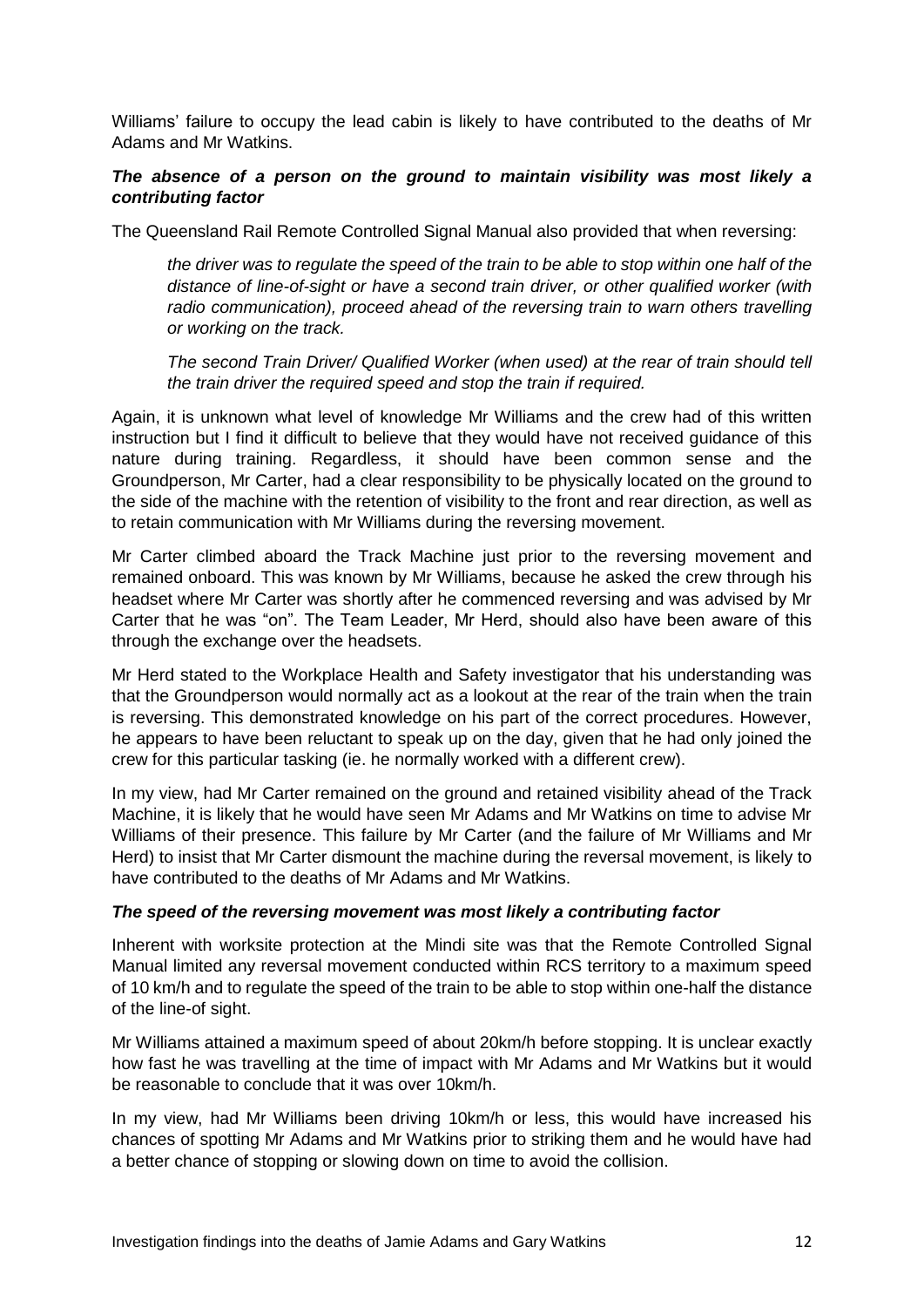It would not appear that Mr Williams was aware of the Remote Controlled Signal Manual's requirement. However, this should have been common sense.

In my view, Mr Williams' failure to travel at the required speed is likely to have contributed to the deaths of Mr Adams and Mr Watkins.

# *A lack of vigilance by Mr Adams and Mr Watkins was most likely a contributing factor*

The Track and Trackside Safety Manual provides an obligation for vigilance and

warned against items such as reliance on:

- Train times:
- Schedules:
- Train overviews;
- Train announcements:
- Boom gates;
- Signal indications; and
- Points, or train monitoring systems for information as to the running of Trains.

There is also a warning that trains and on-track vehicles may run without prior advice.

The manual provided further procedures for situations when working on or near the track. When it is was necessary to be on or near the track and workers could maintain continual vigilance, the standard listed relevant responsibilities included:

- Be aware that trains/on-track vehicles may approach from either direction on any track at any time;
- Face an approaching train/on-track vehicle where possible;
- Do not rely on anybody else to give warnings of approaching trains/on-track vehicles;
- Watch and listen for trains/on-track vehicles approaching at all times;
- Do not be distracted by persons or events in your vicinity;
- Look frequently (*approximately every five seconds*) to make sure there is sufficient warning of the approach of a train/on-track vehicle;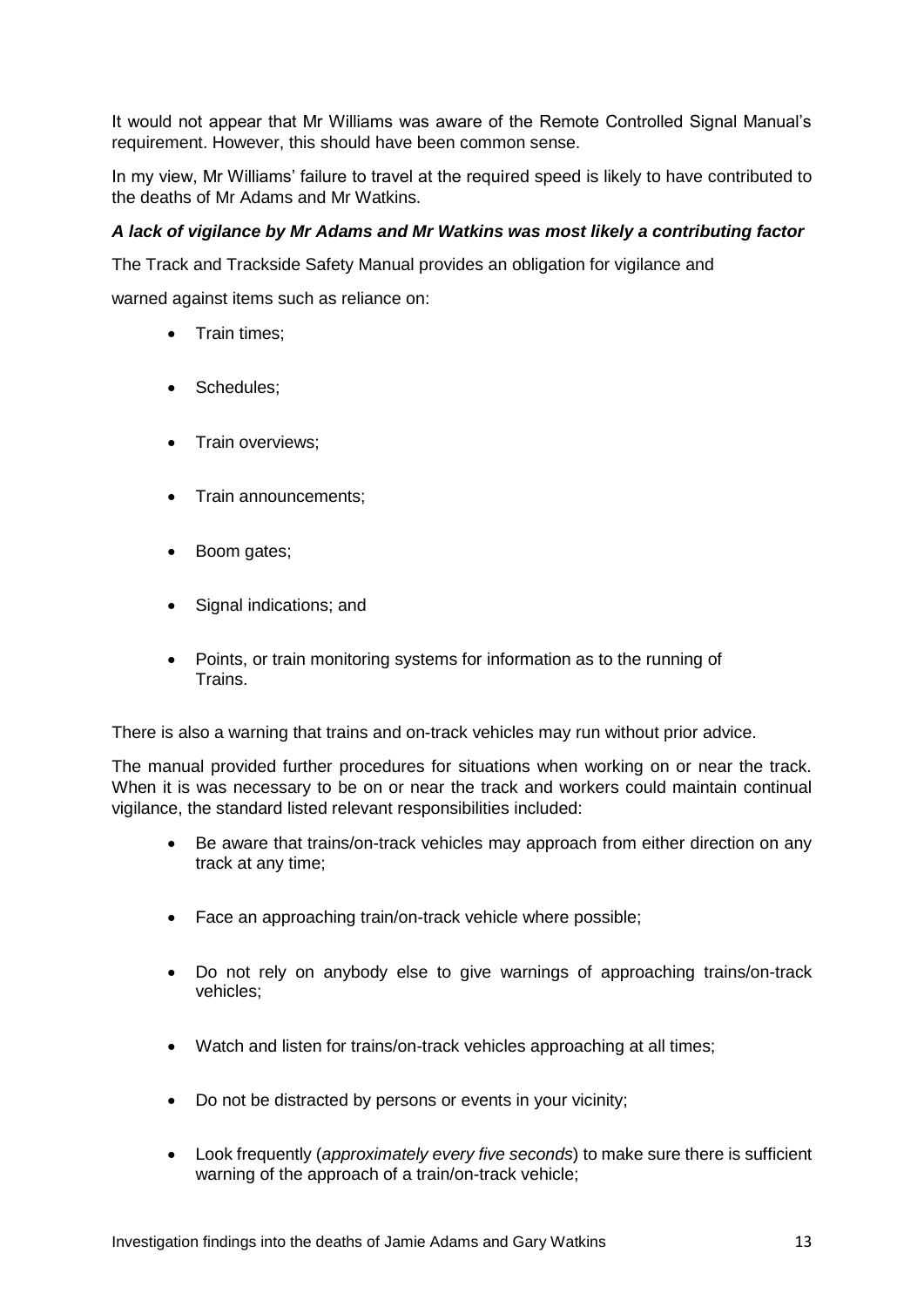(It was noted that this must be done even if a train/on-track vehicle is not expected to approach);

- Other than when performing shunting duties, move to a position of safety at least 10 seconds before the train/on-track vehicle arrives;
- Be aware of trains/on-track vehicles on adjacent tracks and noise which may mask the sound of an approaching train/on track vehicle; and
- Keep clear of moving rail vehicles.

The Track and Trackside Safety Manual also provided that lookouts might be used when it was determined necessary, through a risk assessment. Lookouts must wear safety yellow clothing; and make sure ample advance warning of an approaching train/on-track vehicle can be given and when a train/on track vehicle approaches. Lookouts were not to carry out any other duty.

I note that a lookout does not appear to have been appointed at the Mindi worksite on 7 December 2007. Both Mr Adams and Mr Watkins were clothed in a safety orange shirt.

It is likely that even if Mr Adams and Mr Watkins were not aware of this written instruction, they would have received similar guidance during their training. In any event, much of this is common sense. In my view, both Mr Adams and Mr Watkins also contributed to their deaths by failing to maintain vigilance, whilst working on the track.

# *The failure to conduct a positive site handover was most likely a contributing factor*

I agree with the Queensland Transport investigator's remarks that the individual team members of the Unimat Track Machine displayed a high level of cooperation and concern for the welfare of each other.

After being authorised by Network Control to move behind signal Ml27, Mr Williams commenced the reversing movement. Shortly afterwards, he sought confirmation from the rest of the crew (via headset) as to the location of the Groundperson, Mr Carter. This call was acknowledged by the Mr Carter who stated, "I'm on" as he entered the Switch Tamper cab adjacent to the driving position.

This action indicated a belated situational awareness by Mr Williams of his own crew's disposition. However, no consideration was applied to the Systems Maintenance crew (Mr Adams and Mr Watkins). Similarly, Mr Carter, by boarding the Track Machine, did not consider the Systems Maintenance crew as they were last sighted by him to be in their vehicle, adjacent to the roadway. As noted earlier, any communication, other than visual signaling, with the Systems Maintenance crew was unlikely, as they had no practical means by which to connect to the Resurfacing crew's communications system.

In my view, a positive handover of the worksite is likely to have defended Mr Adams and Mr Watkins from the collision. A failure to do so is likely to have contributed to their deaths.

# *Fatigue may have been a contributing factor*

Queensland Transport's analysis of the operating rosters of both crews indicated that some individuals had worked substantial hours of duty in the days leading up to 7 December 2007.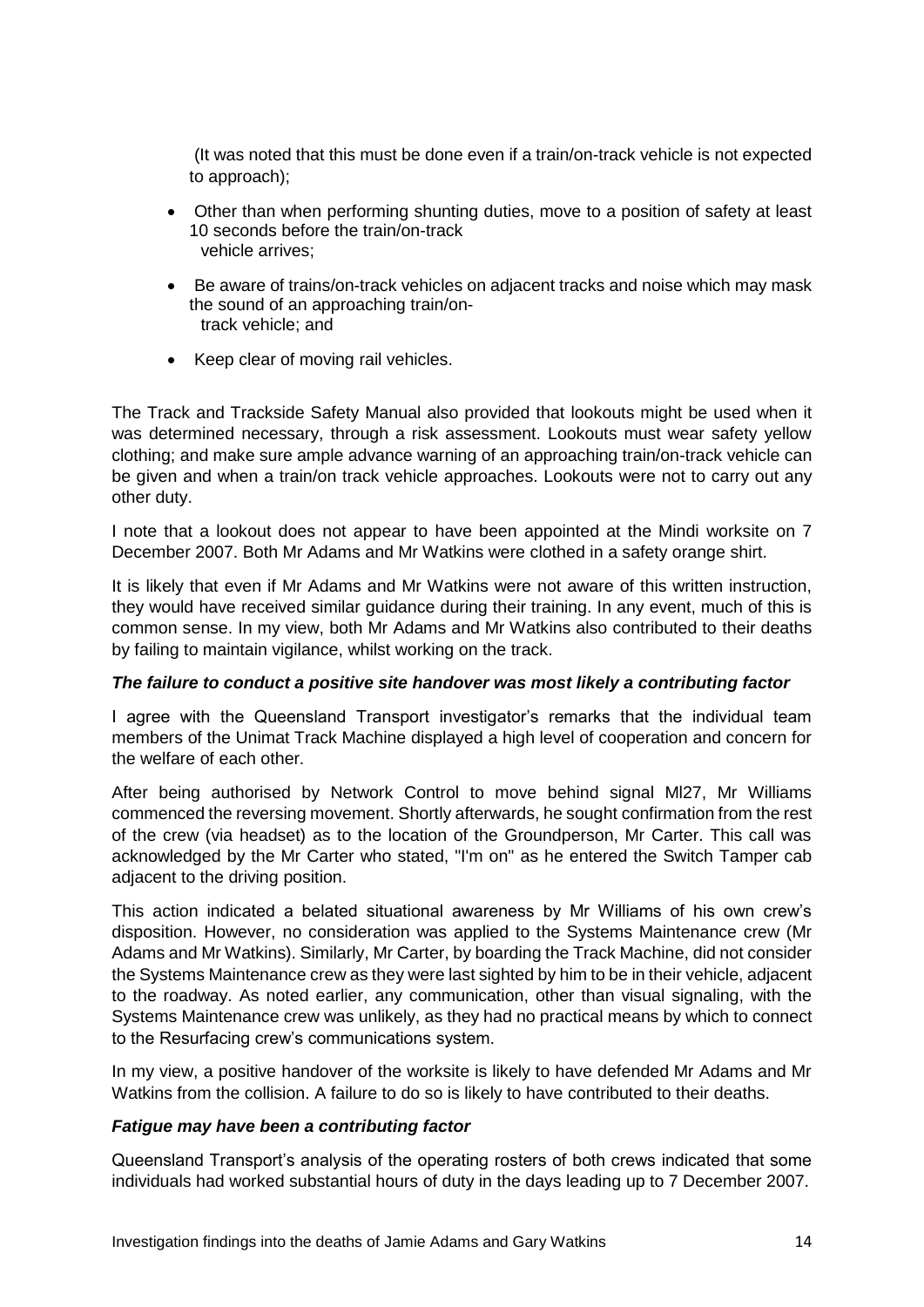Contemporary research concludes that working rotating shifts, with limited days off to rest and recover, increases fatigue and affects cognitive performance.

The analysis noted that the Resurfacing Supervisor, Mr Kappernick; Operator Maintainer 1, Mr Carter; and Operator Maintainer 2, Mr Boyd; were not provided with a ten-hour break between concluding work at 10:00pm on 5 December 2007 and commencing work at 7:00am on 6 December 2007. As this requirement was well known within track worker groups, the Queensland Transport investigator was of the opinion that this action further indicated the willingness of personnel to get the job done at the potential expense of safety.

In the case of Mr Kappernick and Mr Carter, their roles were pivotal in the sequence of events. I therefore agree with the Queensland Transport investigator that one cannot rule out the possibility that fatigue on the part of Mr Kappernick and Mr Carter contributed to the deaths of Mr Adams and Mr Watkins.

#### **Autopsy results**

Autopsy examinations were conducted on 12 December 2007 and confirmed that the cause of death for both Mr Watkins and Mr Adams was multiple injuries as a result of a railway workplace accident.

#### **Queensland Transport's investigation (finalised on 8 June 2008)**

This incident was the subject of an investigation by the Department of Transport and Main Roads (Queensland Transport). Their investigation was completed on 8 June 2008. The investigator's terms of reference dictated that the investigation report was to be based on a systemic style investigation approach and must not be written in a manner that apportioned blame or liability.

The Queensland Transport investigator's analysis of the evidence and conditions surrounding the accident revealed:

- An overall lack of compliance with elements of the Queensland Rail Safety Management System at the Mindi site; and
- Inadequate communication and coordination between workgroups at the Mindi site.

The investigator drew the following conclusions in relation to absent or failed defences:

- Worksite Safety Briefings were not performed at the Mindi worksite on 7 December 2007;
- No TPO existed at the Mindi worksite on 7 December 2007;
- No Category 3 driver was present in the lead cab of the Track Machine during the reversal manoeuvre to signal Ml27 on 7 December 2007;
- The Track Machine reversed at a speed twice that provided for within Queensland Rail safe working procedures;
- The rear vision from the Track Machine, and provided through external camera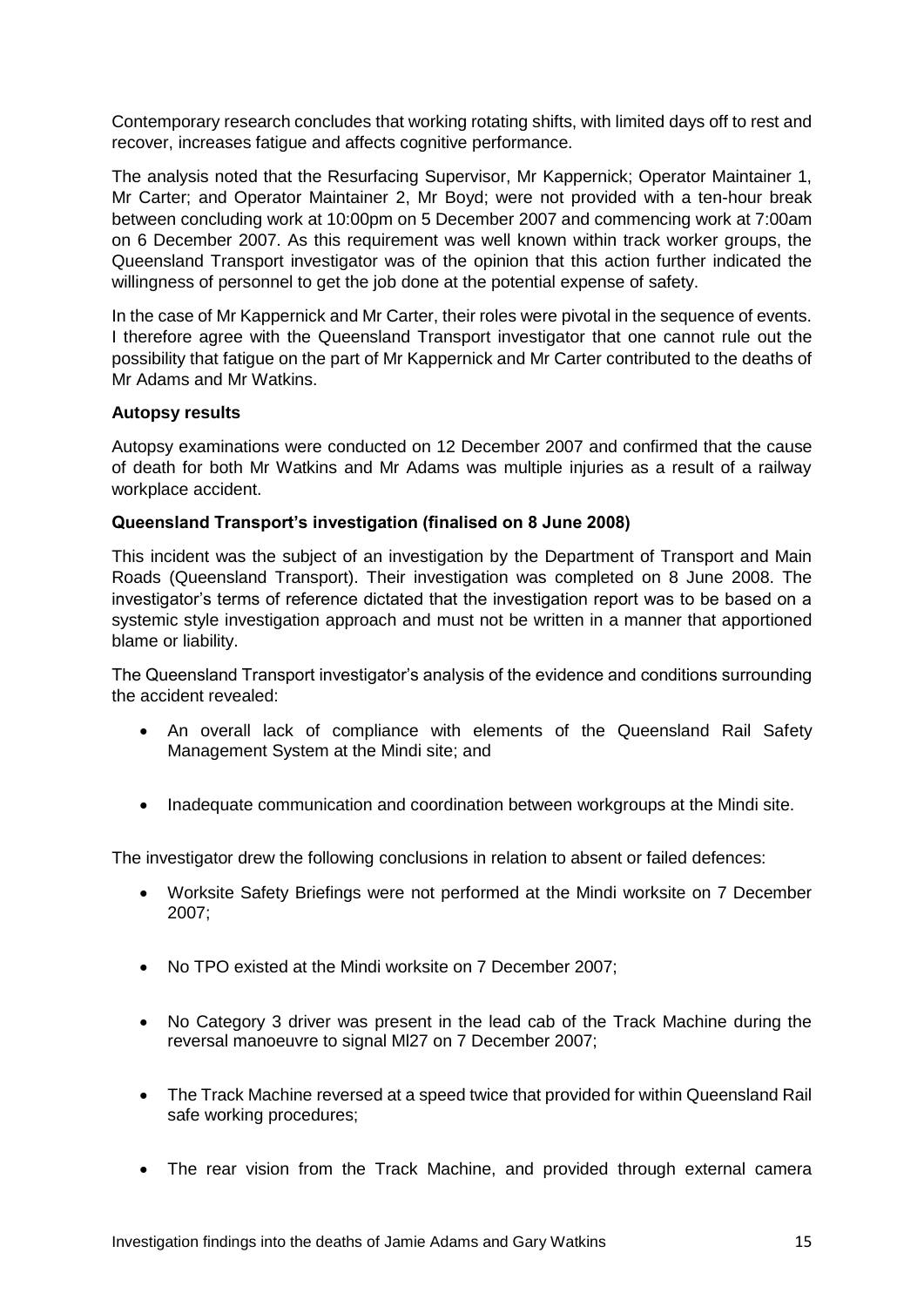monitoring, was ineffective;

- The procedures which existed for the daily maintenance and pre-departure inspections on the Track Machine were not fully complied with;
- Not all supplementary defences provided by visual lighting cues were functioning on the Track Machine;
- The Coordination was not effective between the Mindi worksite groups on 7 December 2007;
- Communication between the Mindi workgroups was inadequate on 7 December 2007;
- The pneumatic horns installed on the Track Machine provided an ineffective audible warning at the time of passing with the loaded coal train EG 53;
- Recurrent training and documented procedures that existed and were provided by Queensland Rail to all personnel, mandating Worksite Safety Briefings, were not utilised at the Mindi worksite on 7 December 2007;
- No distinction was made between the two different Track Machines usually driven (MMA59 and MMA64) in terms of operational processes despite obvious physical characteristics; and
- Spot audits were not effectively conducted by the Resurfacing operations and District Trackside Systems supervisory personnel.

The investigator drew the following conclusions in relation to individual or team actions:

- The Systems Maintenance crew performed work on Points 11 C/D on the Up line at Mindi without a safe working authority;
- The Systems Maintenance crew continued to work, at the same time; and, on the same track section as the operating Track Machine;
- The Track Machine Groundperson did not retain a continuous scan of the reversing area;
- The Resurfacing Supervisor was remote from the operational process but partially participated in its direction;
- Not all near miss track worker safety occurrences were reported to Queensland Rail due to a fear of retribution by Network Control;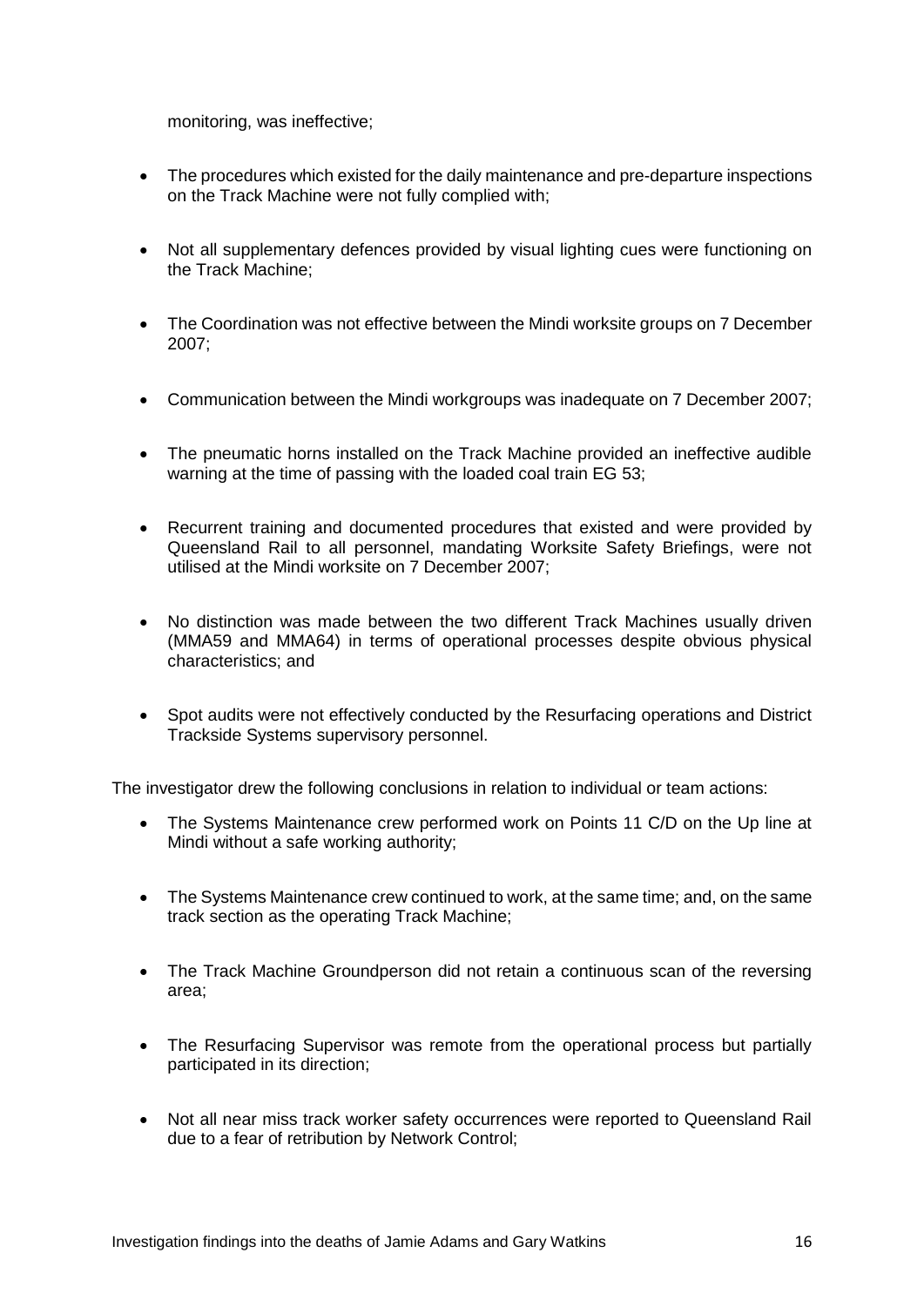- Risk management of the Mindi worksite was not as effective as it could have been in that it did not consider the noise hazard of passing coal trains;
- No Category 3 driver was nominated as the TPO for the Mindi worksite:
- Communication of the required task elements was deficient;
- No workgroup challenged the lack of a Worksite Safety Briefing; and
- The Front Tower Operator did not drive the Track Machine from the lead cab during the reversing movement.

The investigator drew the following conclusions in relation to the task or environmental conditions:

- Friction existed between some local District Systems Maintenance personnel and their supervisory structure;
- The passage of coal train EG53 generated a level of track noise sufficient to counteract the effectiveness of the forward facing pneumatic horns fitted to the Track Machine;
- The Resurfacing and District Trackside Systems rostering and fatigue management practices contributed to a progressive accumulation of fatigue at the Mindi worksite on 7 December 2007;
- The task was conducted in a challenging physical environment;
- Confusion existed over the selection of track protection modes;
- Track maintenance was considered to be an impediment to Queensland Rail revenue operations by some Network Control personnel;
- A blame culture existed within the Trackside Systems and Resurfacing local Districts at the time of the collision, which contributed to a reduction in the level of safety reporting;
- Queensland Rail operated under significant pressure to meet commercial obligations associated with the transportation of coal between mines and ports;
- Repetition of unaudited track maintenance tasks generated complacency within the local Trackside Systems and Resurfacing operational personnel; and
- The Regulator reduced audit activity due to a lack of operational Resources.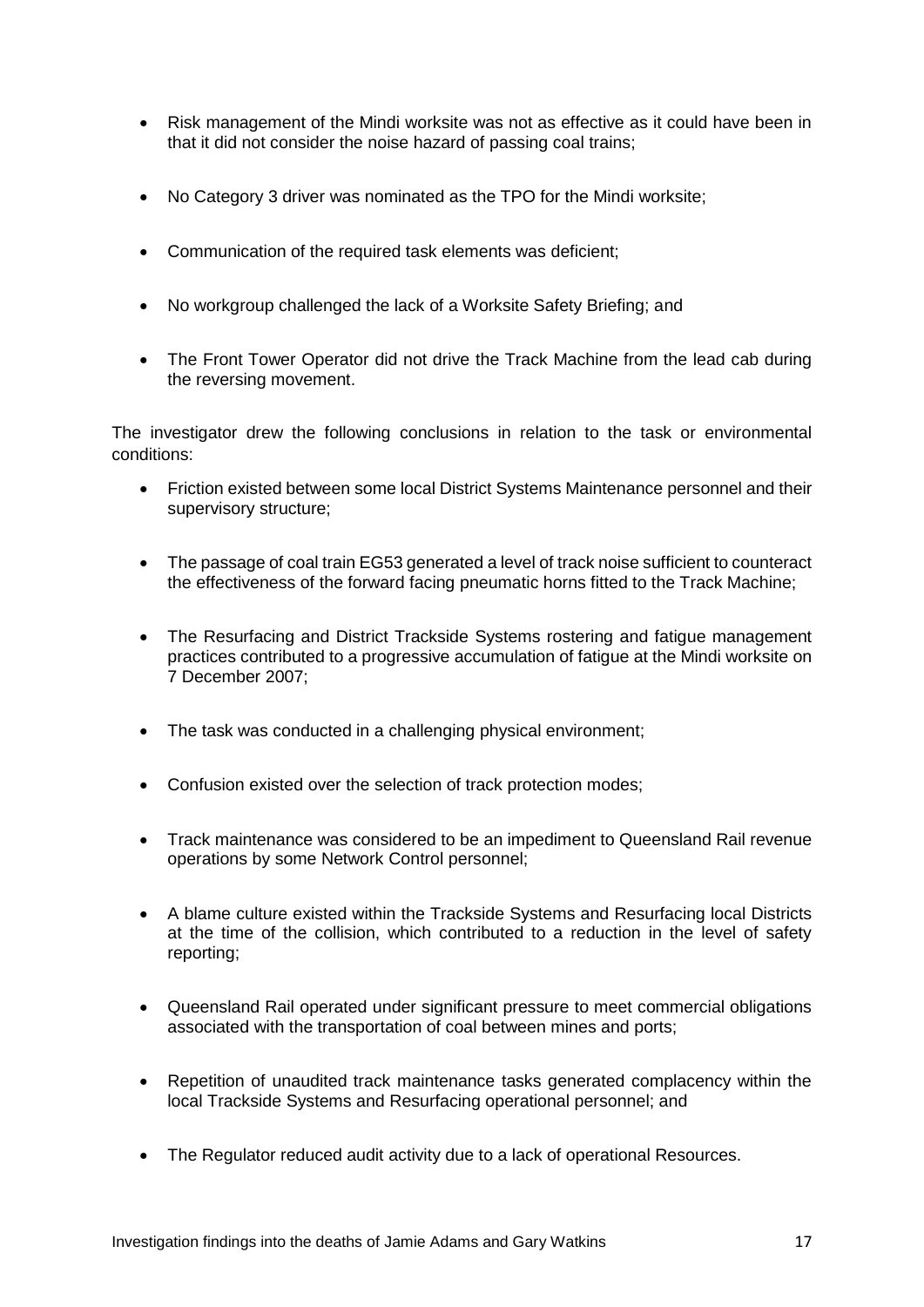The investigator drew the following conclusions in relation to organisational factors:

• Task risk management was ineffective:

.

- The Queensland Rail processes for the dissemination of Safety Communications was ineffective;
- Follow-up processes for the validation of safety critical information were not utilized;
- Escalating overtime was considered a valid alternative to the recruitment of additional personnel resources within the District Trackside Systems and Resurfacing operations;
- No effective, consistent or organisation wide fatigue management policy existed at the time of the collision;
- Operational change management processes resulting from the coupling of MMA59 and MMB59 (the Track Machine) were lacking;
- Local District incident reporting processes were cumbersome and relied on persons not involved in an occurrence to interpret and formally report events;
- Changes made to the "Blue Ticket" training course, regarding the responsibilities of the Groundperson, were not communicated to personnel previously subjected to recurrent training;
- Feedback and safety promotional guidance was not broadly provided by the Regulator to all facets of the Queensland rail industry;
- The local Coordinator's perception that spot audits could not be conducted masked the visibility of contemporary Trackside Systems practice;
- The Regulator (ie. Queensland Transport) relied solely upon Queensland Rail selfreporting to monitor incident types and trends;
- No means existed by which individuals could express safety concerns in confidence to the Regulator;
- The Regulator did not possess adequate awareness of human performance and limitations, which limited its ability to interpret occurrence reports;
- The lack of a spot audit capacity limited the effectiveness of the Regulator's audit program;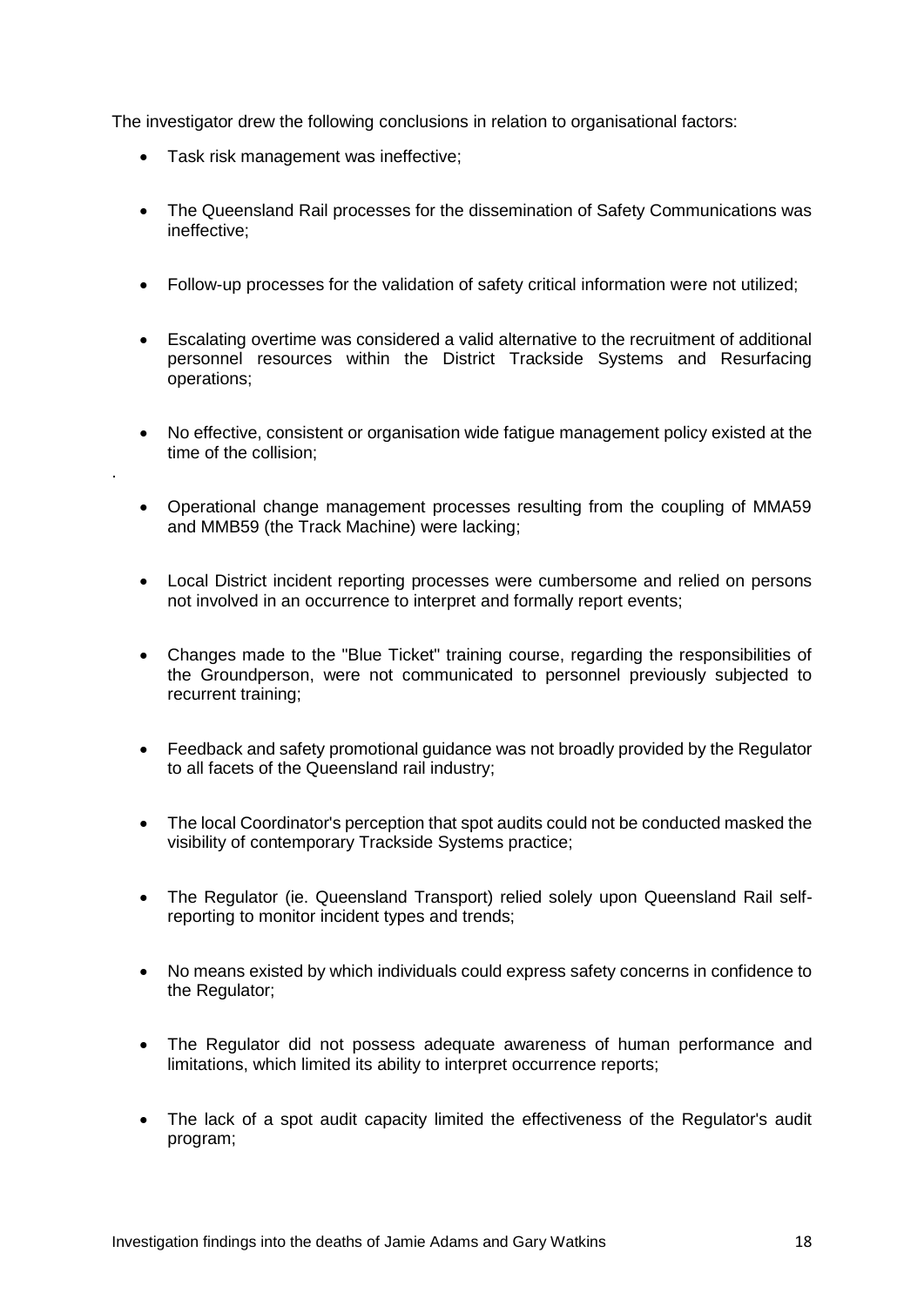- The Regulator was unaware of the extent of non-compliance with elements of the Safety Management System by the local District Trackside Systems and Resurfacing operations;
- A production culture of getting the job done was in conflict with safe operations by the local District Trackside Systems and Resurfacing operations; and
- Despite numerous past Queensland Transport recommendations, radio telecommunication techniques relating to voice safety communications remain unaddressed by Queensland Rail.

The investigator made 22 recommendations directed to Queensland Rail (both interim safety actions and additional safety actions), and seven recommendations directed to the regulator (ie. Queensland Transport).

Interim safety actions were issued to Queensland Rail on 17 January 2008, which related to the maintenance of continuous and effective visibility and communication with track workers operating behind and adjacent to track machinery.

Additional safety actions relating to the following, were also recommended to Queensland Rail:

- The necessity for consistent and effective Worksite Safety Briefings
- Preconditions to the reversal of vehicles in accordance with Queensland Rail safe working requirements;
- Responsibilities and training syllabi for Resurfacing personnel;
- The necessity for pre-departure safety checks on Infrastructure Services Group trains;
- Provision of safe separation and segregation between track workers and trains;
- Safety Management System compliance monitoring, at the local level;
- Fatigue management within Queensland Rail, and in particular Infrastructure Services Group rostering;
- Management of the perceived relationship between Infrastructure Services Group and Network Control;
- Awareness of the priority of safety over commercial pressures by remote staff;
- Distribution of safety communications and documents within Queensland Rail;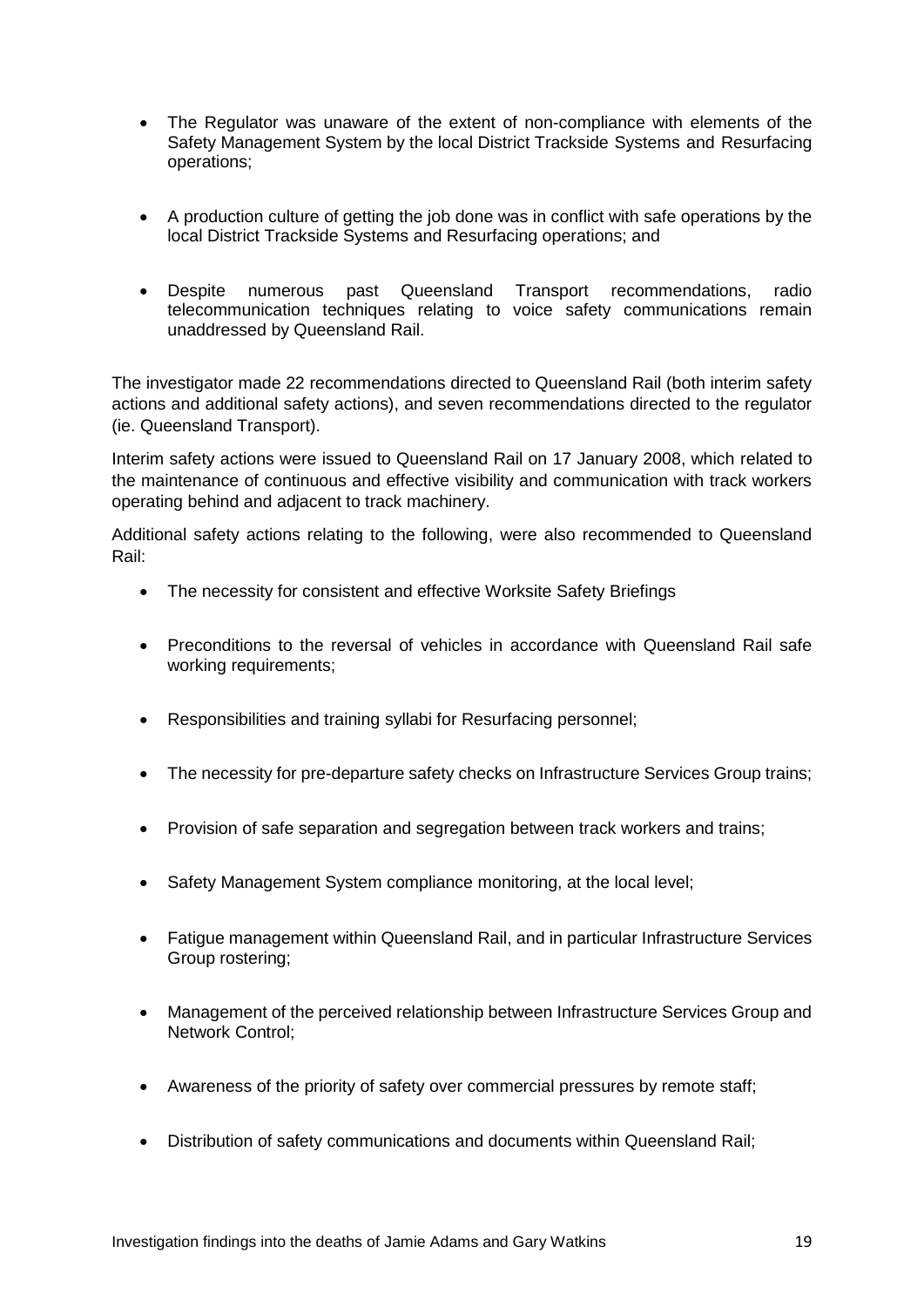- Representation for relevant stakeholders in operational change management processes;
- Risk and change management training for Infrastructure Services Group operational personnel;
- Safety risks presented to Infrastructure Services Group through the permanent coupling of track machines;
- The safety value to Queensland Rail of an enhanced and transparent reporting system;
- The management of Infrastructure Services Group district staff relationship issues; and
- Infrastructure Services Group and Network Access radio protocol compliance monitoring.

The following safety actions were also directed to Queensland Transport, as the Rail Safety Regulator for Queensland:

- The introduction and maintenance of a risk based approach to audit processes;
- Monitoring of occurrence reporting effectiveness and the subsequent safety climate within Infrastructure Services Group;
- Ongoing capability of its operational workforce with respect to human performance and limitations and investigative techniques;
- Consideration of a confidential occurrence reporting program to encourage the submission of additional safety data from the industry; and
- The provision of safety awareness activities to promote the development of an enhanced safety culture within the Queensland rail industry.

# **Queensland Transport's review of Queensland Rail's implementation of recommendations**

Queensland Transport assessed Queensland Rail's response to their 22 recommendations in 2009. The assessment and review was conducted in two stages:

- A detailed desktop assessment to collect evidence of implementation; and
- Extensive field verification audits to test conformity at the operational level.

As a result of Queensland Transport's assessment, they produced two formal implementation reports dated 15 May 2009 and 19 August 2009.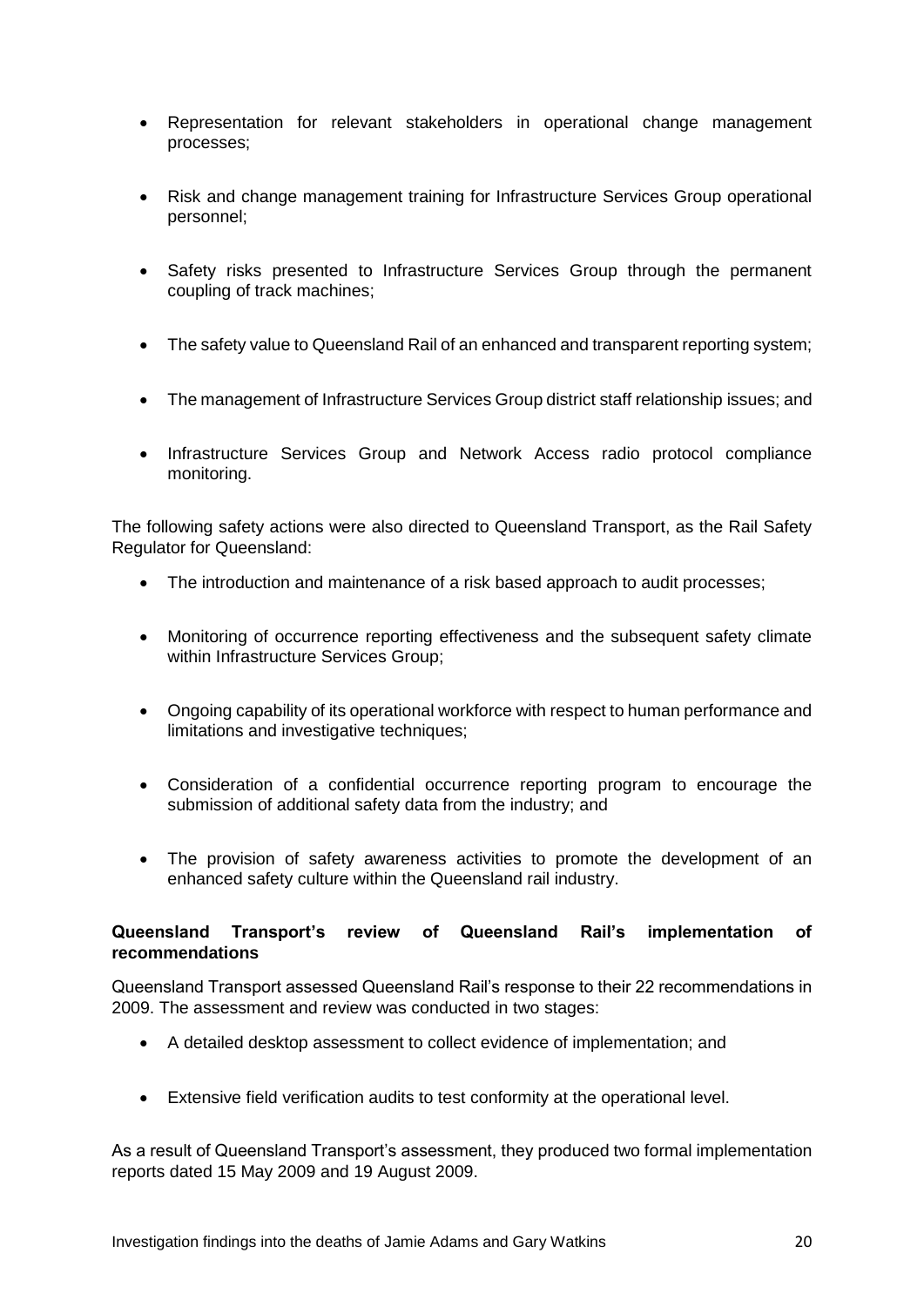On 28 August 2009, Queensland Transport wrote to me indicating that they were satisfied that the action taken by Queensland Rail fully met the intent of their 22 recommendations.

With respect to the 7 recommendations that were targeted at Queensland Transport, they advised that they took the following action:

- Development of tools and processes to aid risk based approach audits;
- Updates and implemented audit and inspection protocols;
- Enhanced resource capacity with the recruitment of a Human Factors Specialist;
- Development and implementation of safety management, regulatory and analytical skills training; and
- Introduction of the *Transport (Rail Safety) Act 2010* resulting in a range of audit, inspection and enforcement powers becoming available to the Rail Safety Regulator.

Since November 2009, Queensland Rail has also put in place a program called 'protecting people trackside'. This program consists of three components, namely: research, implementation of a program team, and the delivery of the following five key safety initiatives:

- 1. Pocket Pal (an easy to use quick reference guide);
- 2. Develop a new Trackside Rules (Safety) Manual;
- 3. Implement safety based courses through the 'Protecting People Trackside Safety Competence Program';
- 4. Supervisor and Protection Training; and
- 5. High Performance Safety Trainers.

It would therefore appear that as a result of the deaths of Mr Adams and Mr Watkins, both Queensland Rail and Queensland Transport have taken appropriate action to minimise the likelihood of similar occurrences in the future.

# **Initial police investigation (finalised in July 2008)**

The original police investigator was Constable Terry Nickless from the Moranbah Police Station. He produced a police investigation report dated 10 April 2008.

Constable Nickless advised that police had attempted to obtain statements from the persons involved in the incident but they had all obtained legal representation and were not prepared to provide statements or their versions to police.

Constable Nickless did, however, provide statements from the police officers who attended the scene, as well as photographs of the scene. He provided a very brief assessment of the incident in his report. His investigation was by no means comprehensive.

The Officer in Charge of the Moranbah Police Station, Sergeant J.S. Muller, forwarded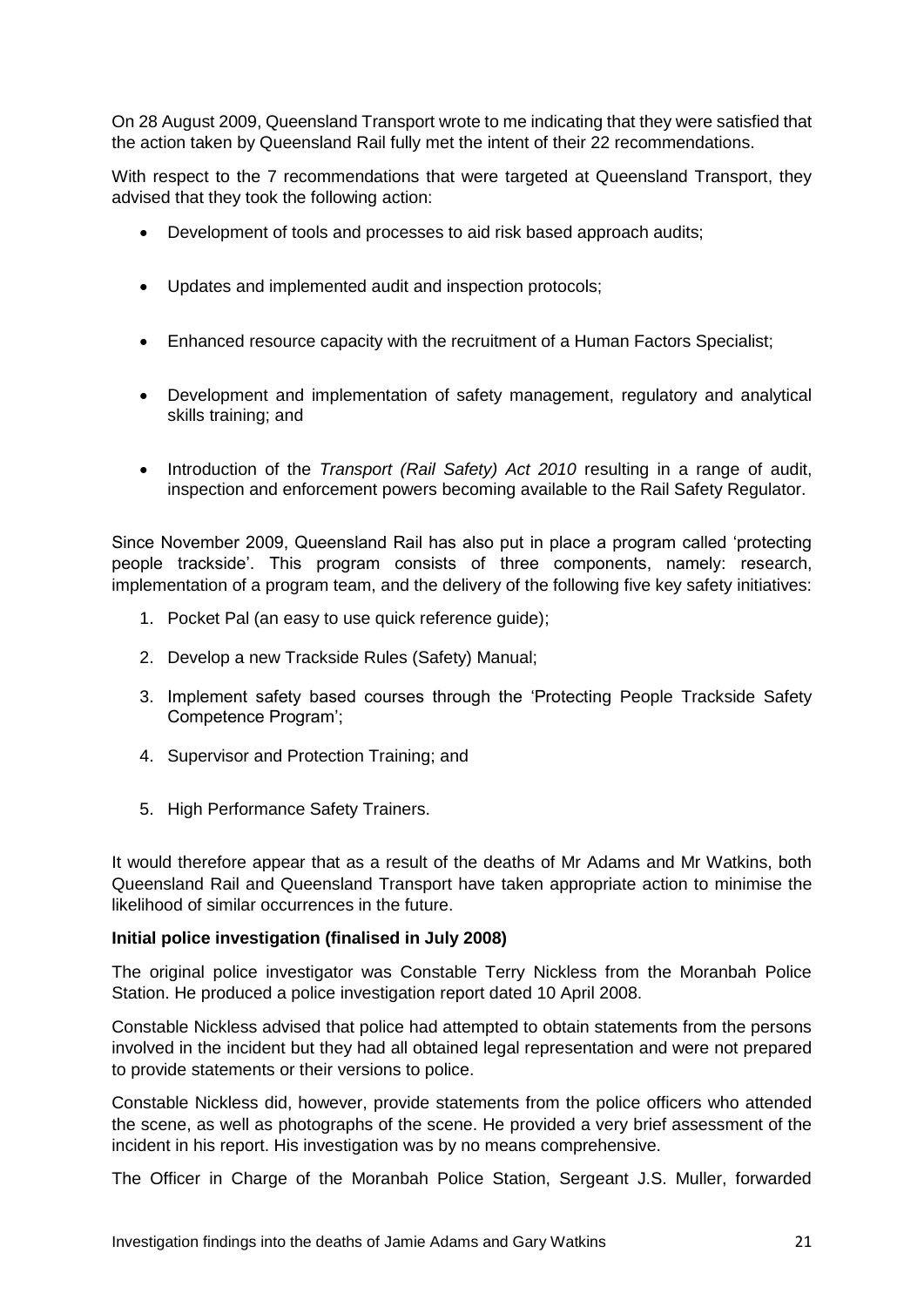Constable Nickless' investigation report to the District Officer of the Mackay District Office by cover letter dated 8 July 2008.

Sergeant Miller noted that it appeared that the towing instructions to operate the train were not followed by Queensland Rail employees working the equipment. He noted that due to the lack of assistance provided by the Queensland Rail employees involved, it was most probable that the Coroner would hold an inquest. Sergeant Miller forwarded the report and his comments on to the Mackay Coroner at the time.

In my view, the police failed to properly consider the potential criminal implications of this incident. They appeared all too eager to hand over their responsibility to thoroughly investigate this matter to organisations with a different focus, namely Queensland Transport and Workplace Health and Safety.

# **Concerns letter from Mr Watkins' mother (2 September 2008)**

Mr Watkins' mother, Ms Ruth Burgess, wrote a letter dated 2 September 2008 to the Mackay Coroner. Ms Burgess noted that she had been given a copy of the police report. Ms Burgess stated that she had many unanswered questions. She had heard rumours that suggested that there had been a cover up in certain areas. She requested information from the police investigation including:

- statements from the employees involved in the incident;
- results of testing of safety equipment; and
- the results of alcohol / drug testing of staff involved in the incident.

Ms requested the Coroner to correspond with her separately.

# **Workplace Health and Safety Investigation (finalised around January 2010)**

In a letter to the Coroner dated 10 September 2008, Workplace Health and Safety Queensland advised that they were investigating this incident.

No investigation report was ever produced by Workplace Health and Safety Queensland. Upon recent enquiry, they have advised that they hold around 26 boxes in archives and that the material they have relating to this investigation amounts to about 7,500 pages.

I have reviewed the index of material held by WHSQ and closely read all of the WHSQ transcripts of interview in relation to the Queensland Rail employees involved in this incident.

It is evident to me that the WHSQ investigators had a general lack of awareness of the subject matter involved in this incident and on many occasions, they did not ask the right questions. Whenever they did ask a question relevant to the circumstances of the incident itself, the Queensland Rail employees claimed privilege and did not answer the question.

The result was that there were significant gaps in information relating to the part played by the individual Queensland Rail employees in this incident.

#### **Interim decision by Coroner Risson not to hold an inquest (25 January 2010)**

My review of the file indicates that on 25 January 2010, the Mackay Coroner at the time, Coroner Ross Risson sent a letter to Mr Watkins' spouse, Ms Larissa Taylor, and to Mr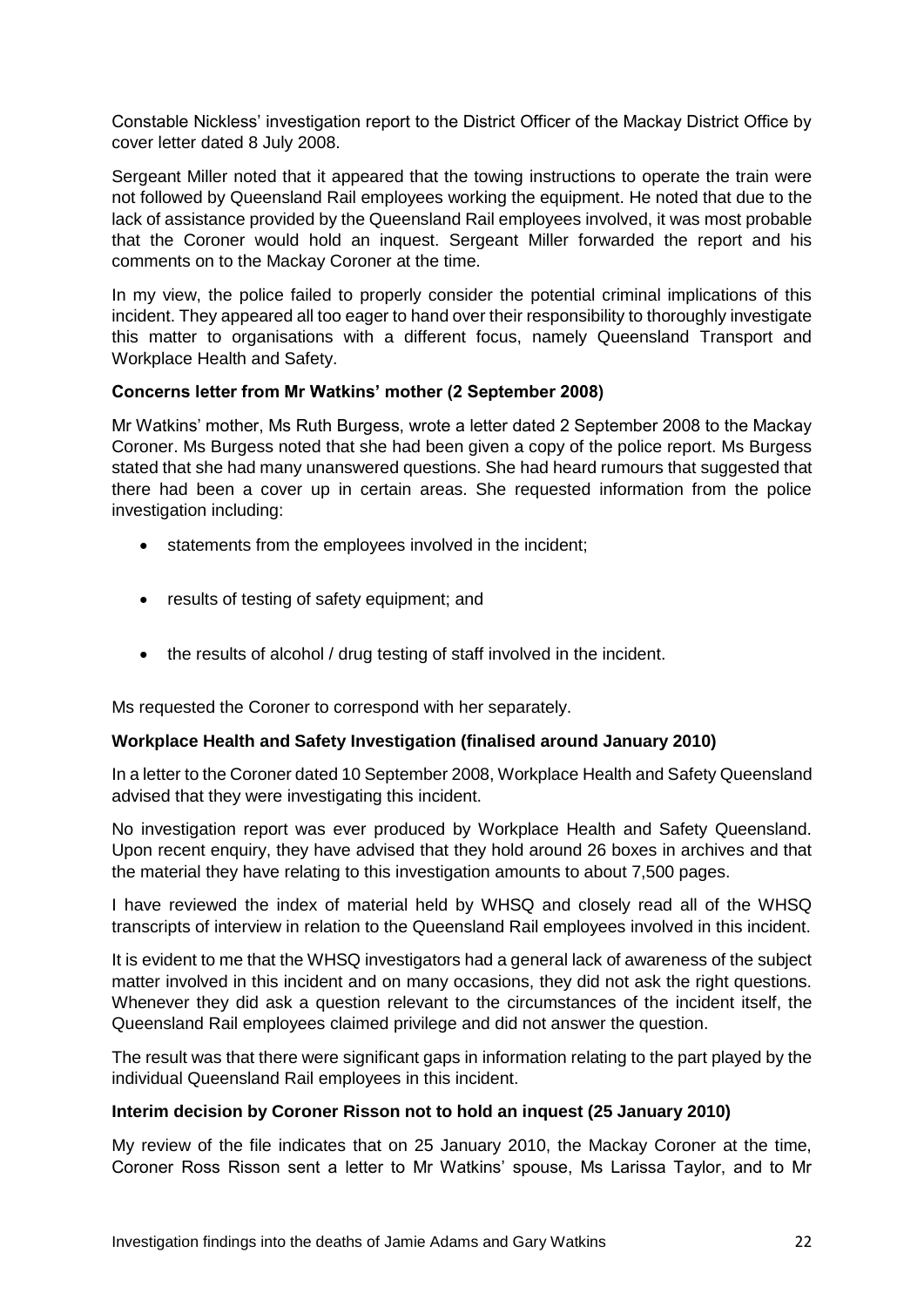Watkins' father, Mr Tim Watkins, advising them that he did not propose to hold an inquest and that a request for an inquest must be made to him in writing.

It is unknown whether Coroner Risson wrote to Mr Watkins' mother, Ms Burgess, as per her earlier request.

There is no record on file of Coroner Risson writing to the next of kin of Mr Adams.

# **Request for further investigation / inquest from Mr Watkins' father (3 February 2010)**

Mr Watkins' father, Mr Tim Watkins, responded to Coroner Risson's notification via a letter dated 3 February 2010.

Mr Watkins advised that whilst he felt that the Queensland Rail systemic failures had been adequately dealt with by Workplace Health and Safety Queensland, the train driver and ground observer had made basic but serious errors that needed to be dealt with. He requested answers through a further coronial investigation if possible. In the event that a further coronial investigation was not possible, he requested that an inquest be held.

#### **Request for further investigation / inquest from Mr Watkins' brother (9 February 2010)**

Mr Watkins' brother, Mr Geffrey Watkins, also sent a letter dated 9 February 2010 to Coroner Risson. The substance of his letter is identical to his father's dated 3 February 2010.

#### **Request for inquest from Mr Phillip Riley (22 November 2010)**

In 2010, this file was transferred from the Mackay Coroner to me.

On 22 November 2010, my Counsel Assisting received a request for inquest from Mr Phillip Riley.

Mr Riley identified himself as a workplace health and safety representative at Queensland Rail. It would also appear that he had some social connection with the families of the deceased.

# **WHSQ prosecution of Queensland Rail (finalised on 17 April 2012)**

Workplace Health and Safety Queensland (WHSQ) commenced prosecution proceedings against Queensland Rail by way of four complaint and summonses for breaches of the *Workplace Health and Safety Act 1995.*

On 17 April 2012, I was informed by letter from WHSQ that they had been successful in prosecuting Queensland Rail. The Industrial Magistrate (whom I note was also the original Mackay Coroner handling this matter), Mr Ross Risson, ordered that Queensland Rail pay a \$650,000 fine, as well as costs for investigative, professional, and court fees totalling \$130,065.40.

# **My initial decision not to hold an inquest (5 February 2013)**

Following advice I received from my new Counsel Assisting in January 2013, on 5 February 2013, I wrote to Mr Phillip Riley advising that I would not be holding an inquest. I advised Mr Riley that the reason I was not holding an inquest was because I considered that I was able to make findings concerning the deaths based on the information provided by the police and the doctor who conducted the autopsies. I noted the comprehensive investigations and reviews by the police, Queensland Transport and Queensland Rail. I also noted Queensland Rail's successful prosecution with respect to the breaches of workplace safety laws.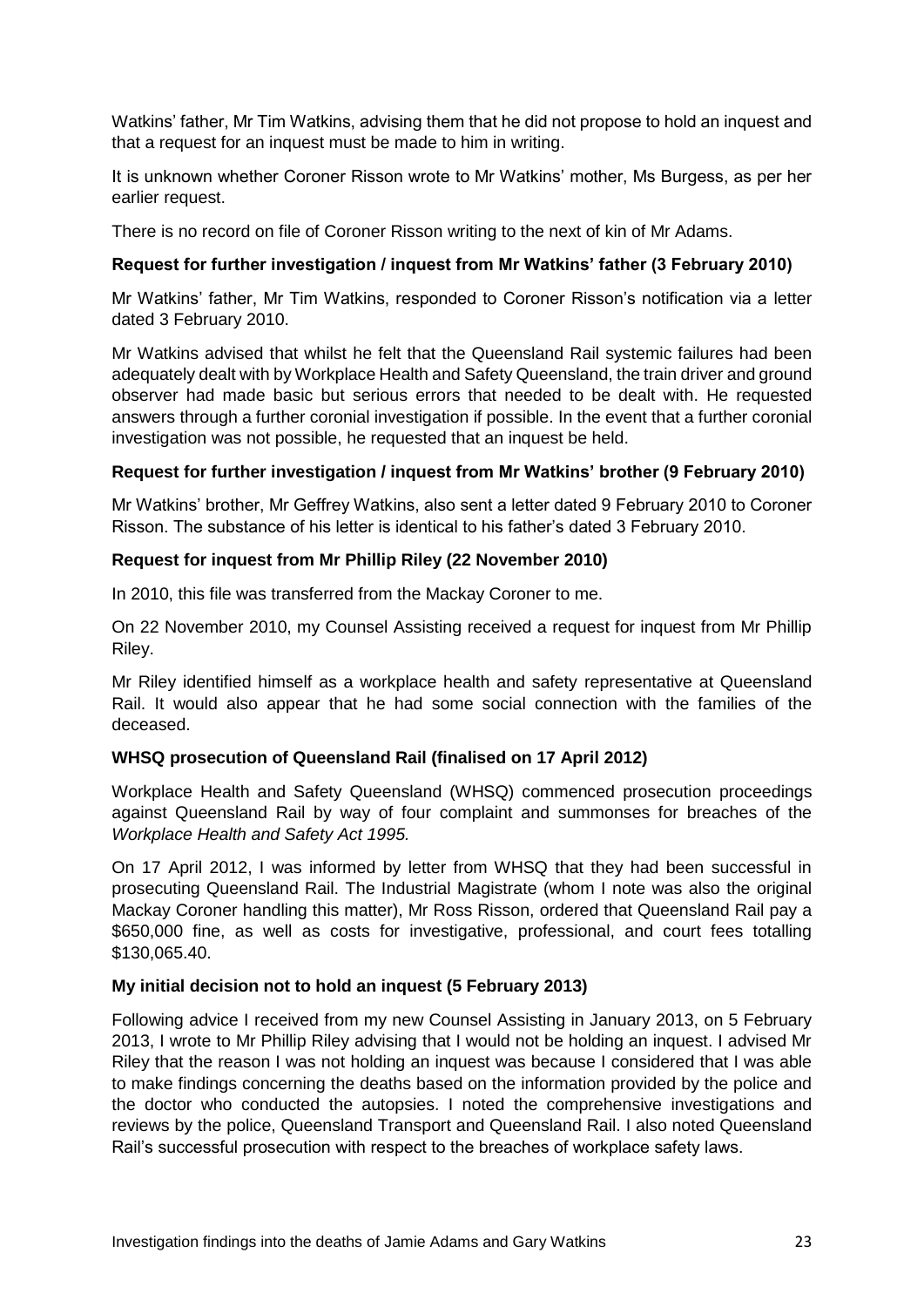# **Application to the former State Coroner for an inquest by Mr Riley (19 February 2013)**

As a result of my letter dated 5 February 2013, Mr Riley applied to the former State Coroner for an order that an inquest be held on 19 February 2013.

# **My referral to the Director of Public Prosecutions (25 February 2013)**

On 25 February 2013, I wrote to the Director of Public Prosecutions, Mr A. Moynihan SC. I referred to my recent telephone conversation with Mr Moynihan and referred this matter to him pursuant to s 48 of the *Coroners Act 2003*.

By that time, I had taken a different view regarding the adequacy of the original police investigation.

I noted in my letter to Mr Moynihan that the police had regarded the incident just as a matter of Workplace Health and Safety and that it appeared they were only too eager to hand this over to Workplace Health and Safety. I noted that WHSQ had prosecuted Queensland Rail and they were fined \$650,000, but that the police had not investigated the matter from a criminal perspective.

I noted that I was of the view that the train driver may have driven the train in a manner recklessly, dangerously and negligently, thereby causing the death of the two men. I requested that Mr Moynihan consider directing the police to conduct a proper investigation, which may or may not result in the prosecution of one or more persons concerned.

# **The former State Coroner's decision not to direct an inquest (25 March 2013)**

On 25 March 2013, State Coroner Michael Barnes advised me by letter that he had declined Mr Riley's application to direct that an inquest be held. He noted that it "seemed appropriate that findings now be prepared" and he returned the file to me for this purpose.

Mr Barnes wrote to Mr Riley on 25 March 2013 and advised him that he had "instructed" me to prepare findings.

I have therefore taken this as a direction by the former State Coroner pursuant to s 12(2)(d) of the *Coroners Act 2003* not to hold an inquest.

# **Provision of further information to the DPP (28 May 2013)**

By letter dated 28 May 2013, I sent to the DPP a copy of the police investigation report and accompanying attachments. The letter notes that I reasonably suspected that an indictable offence under s 289 and 328(a) of the *Criminal Code* had been committed and that this instance warranted a comprehensive police investigation and potential prosecution by the DPP.

# **Referral by the DPP to the Police Commissioner for further investigation (4 June 2013)**

The DPP, Mr Moynihan, referred the matter to the Commissioner of the Qld Police Service, Mr Ian Stewart, by letter dated 4 June 2013. Mr Moynihan noted that it may be that the Queensland Transport Safety investigators had discovered more information than the original police investigators. He noted that in addition to the driver of the train, it is possible other members of the crew may have been parties to the dangerous operation of the machine. He noted that it was also possible that other persons may be potentially criminally responsible because of a breach of duty imposed under s 290 of the *Criminal Code*.

Mr Moynihan noted that further investigation was required to identify admissible evidence against any potential defendant. He requested the assistance of police to conduct a further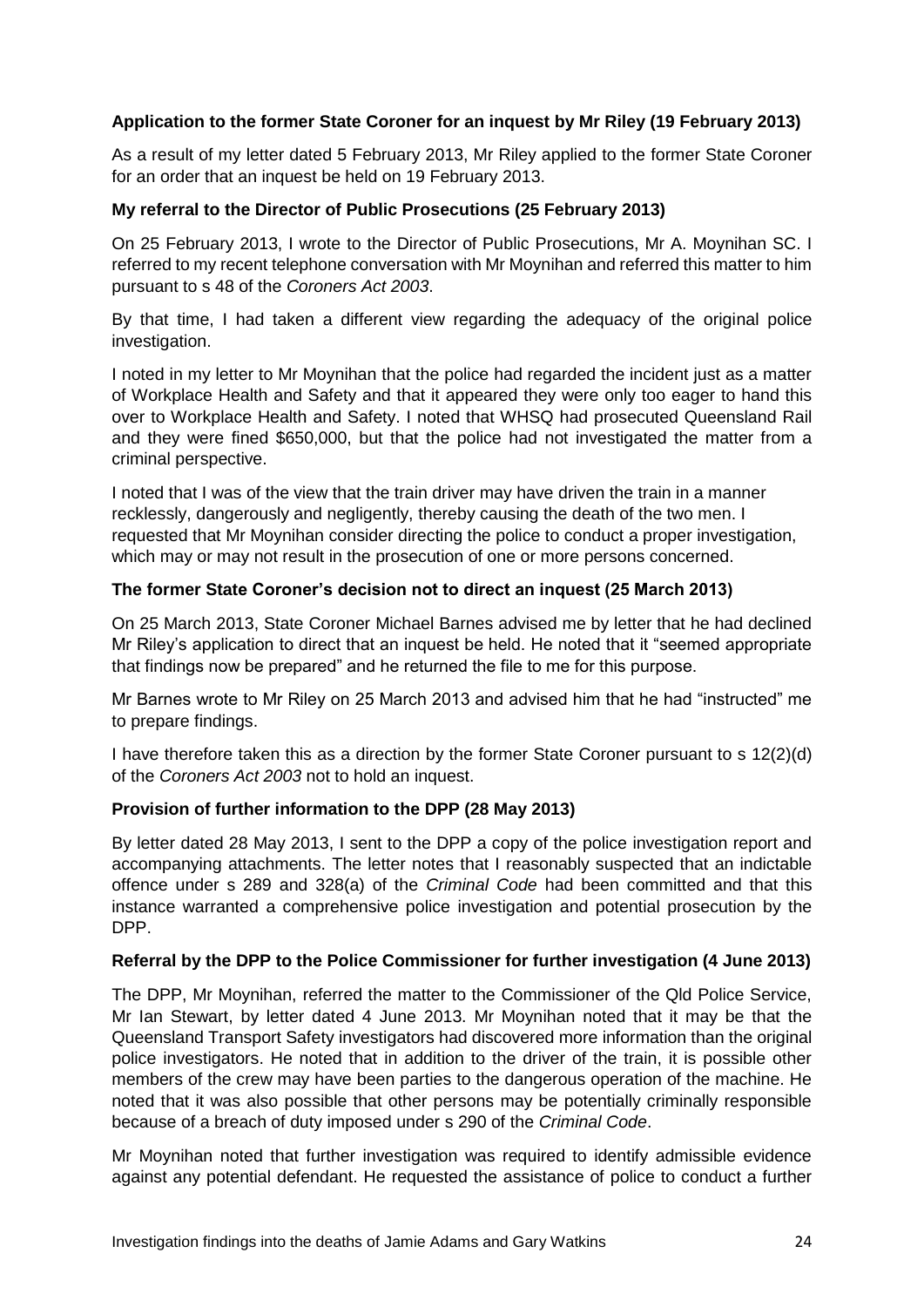investigation into the criminal proceeding under investigation, pursuant to s 13 of the *Director of Public Prosecutions Act 1984*.

The Police Commissioner, Mr Stewart, acknowledged receipt of Mr Moynihan's request by letter dated 13 June 2013. He advised Mr Moynihan that investigations would be undertaken and an outcome advice would be provided as soon as possible.

On 24 June 2013, the Acting Regional Crime Co-ordinator of the Central Police Region, Acting Detective Inspector P.J. Elliot, referred the matter back to the District Officer of the Mackay District and requested that the file be assigned to a senior investigator attached to the District to fully investigate the issues raised in an effort to identify any negligence on the part of any involved person.

# **Further concerns letter from Mr Riley (1 October 2014)**

On 1 October 2014, Mr Riley wrote an email to the former State Coroner's generic email address referring to the notification he received on 25 March 2013 that an inquest would not be held and that he has been unable to find reference to the findings for public viewing. He stated that he was therefore of the opinion that he may proceed with his "own proposed course of action" in the public interest.

It is unknown what Mr Riley is referring to when he referred to "his own proposed course of action". There has been no contact or further correspondence with Mr Riley by the Office of State Coroner.

# **Police review of the initial investigation (finalised 10 November 2014)**

In response to my referral of this matter to the DPP and then their referral to QPS, The Officer in Charge of the Moranbah CIB, Detective Sergeant Jay Notaro, produced a police investigation report dated 31 October 2014.

It does not appear that Detective Sergeant Notaro conducted any further investigation as such. He appears to have simply reviewed the Queensland Transport investigation report and provided some further analysis to the original police investigation report.

Detective Sergeant Notaro was of the opinion that the key issues were:

- That the supervisor, Mr Ross Kapernick, did not provide the crew with a pre-start safety briefing, as required by the Queensland Rail Track and Trackside Safety Manual;
- That the driver, (Mr Peter Williams), did not reverse the train from the lead cabin. The Queensland Rail Track and Trackside Safety Manual seemed to allow this practice to occur within a 'safe work area'. It was also apparently common practice. However, the Manual stated that the supervisor (ie. Mr Kapernick) was to undertake a risk analysis to ensure safe separation distances were maintained, and he did not do so;
- That even through use of the rear camera, it was unlikely that the deceased persons would have been visible to the train driver when he initially scanned the monitor prior to reversing;
- That because the driver did not operate the train from the lead cabin, when he sounded the horn three times prior to reversing, it only activated the horns on the front of the train (which was the opposite end to the cabin approaching the deceased persons at the time). This was further muffled by the coal train which was passing by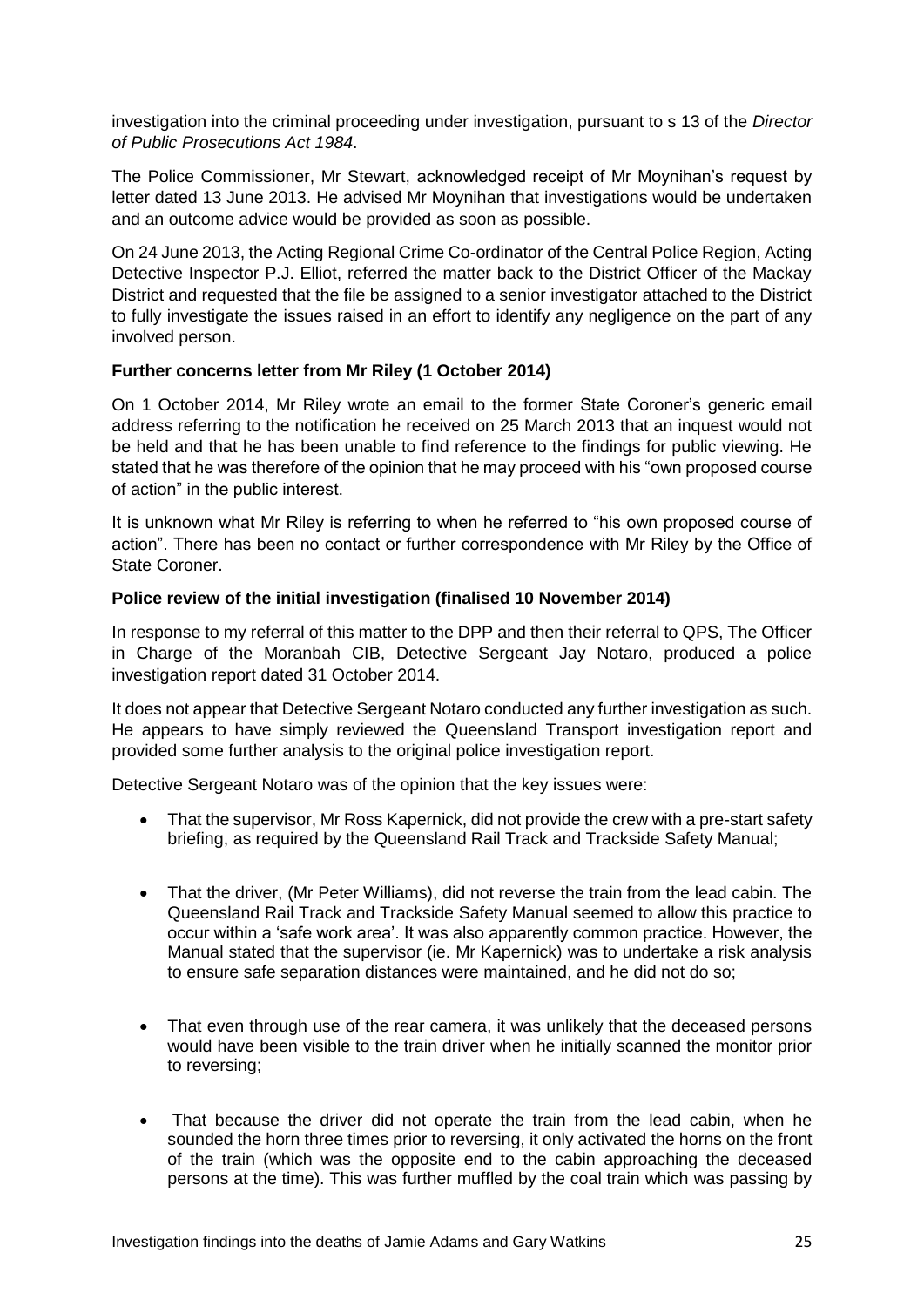at the time of the incident; and

 Mr Kapernick did not hear the broadcast by the Mackay Network Control Centre through the Train Control Radio to reverse the train at least 10 minutes prior. This was because he had turned the TCR off in his vehicle to make phone calls. It was unknown whether the deceased persons had TCR in their vehicle because no one checked as part of their investigations.

Detective Sergeant Notaro was of the view that if Mr Williams was charged with an offence of dangerous operation of a vehicle, so too would other Queensland Rail employees for such reversing manoeuvres, because it was common practice.

Detective Sergeant Notaro was of the opinion that it could be argued that Mr Williams breached his duty by failing to continually scan the reversing camera. However, he was of the view that this did not amount to gross or culpable negligence because he did not reasonably suspect that anyone was on the track. He noted that the section of track was within a safe working authority.

With respect to Detective Sergeant Notaro, I am of the view that he has failed to consider whether it was reasonable at all for Mr Williams to be relying on the reversing camera, rather than occupying the cab in the direction of travel. It would have only taken him two minutes to change cabs and no explanation has been provided by him as to why he did not do so. Detective Sergeant Notaro also has not considered the fact that Mr Williams did not make any enquiries as to the location of Mr Adams and Mr Watkins prior to reversing. He was only focussed on his own crew. Was it reasonable to make no enquiries?

Detective Sergeant Notaro was of the opinion that Mr Williams' failure to recognise that the horn could not have been heard due to the coal train passing by was not gross or culpable negligence. He was of the opinion that Mr Williams would have assumed that Mr Kapernick and the deceased crew members would have been aware of his intention to reverse as he had clearly indicated this on the radio.

In my view, Detective Sergeant Notaro has failed to recognise the likelihood that Mr Williams knew that Mr Adams and Mr Watkins did not have access to radio communications. Therefore, how would they have known of his intention to reverse through his clear indication on the radio?

Detective Sergeant Notaro noted that the failure of Mr Kapernick to listen to the radio was not grossly or culpably negligent, nor did Mr Kapernick show such disregard for the safety of the deceased persons because like most supervisory roles, he was on his mobile phone making further arrangements and did not have his radio on. When he sent them back onto the track, it appeared to be a safe separation distance. Detective Sergeant Notaro noted that Mr Adams was himself an experienced systems maintainer with over 12 years experience and raised no concerns with Mr Kapernick about returning to the track.

In my view, Detective Sergeant Notaro has yet again made assumptions, which may not be factually correct. What is the duty of a Resurfacing Supervisor, whilst resurfacing activities are taking place? I would be surprised if it was to remove himself from the activity and conduct administrative tasks. Mr Kapernick should have considered the fact that there was no communication mechanism between the two crews, and he needed to retain situational awareness when tasking Mr Adams and Mr Watkins back onto the track.

Detective Sergeant Notaro was of the opinion that the potential identified negligence did not